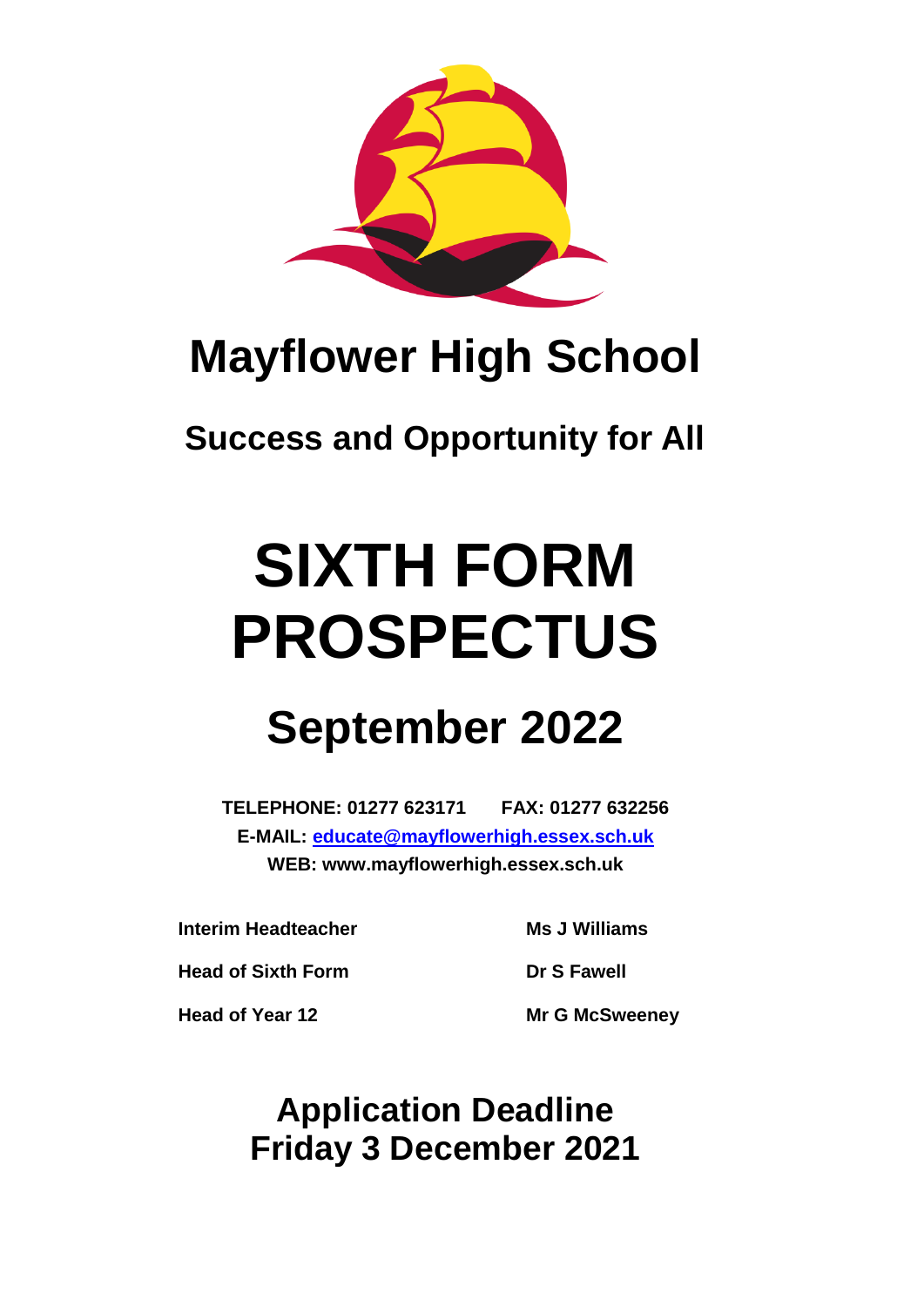## **Contents**

| Year 12 Option Blocks - External Students (without a Pathway) 16 |  |
|------------------------------------------------------------------|--|
|                                                                  |  |
| Year 13 Applied General Centre Assessed Grade Outcomes 2021  21  |  |
|                                                                  |  |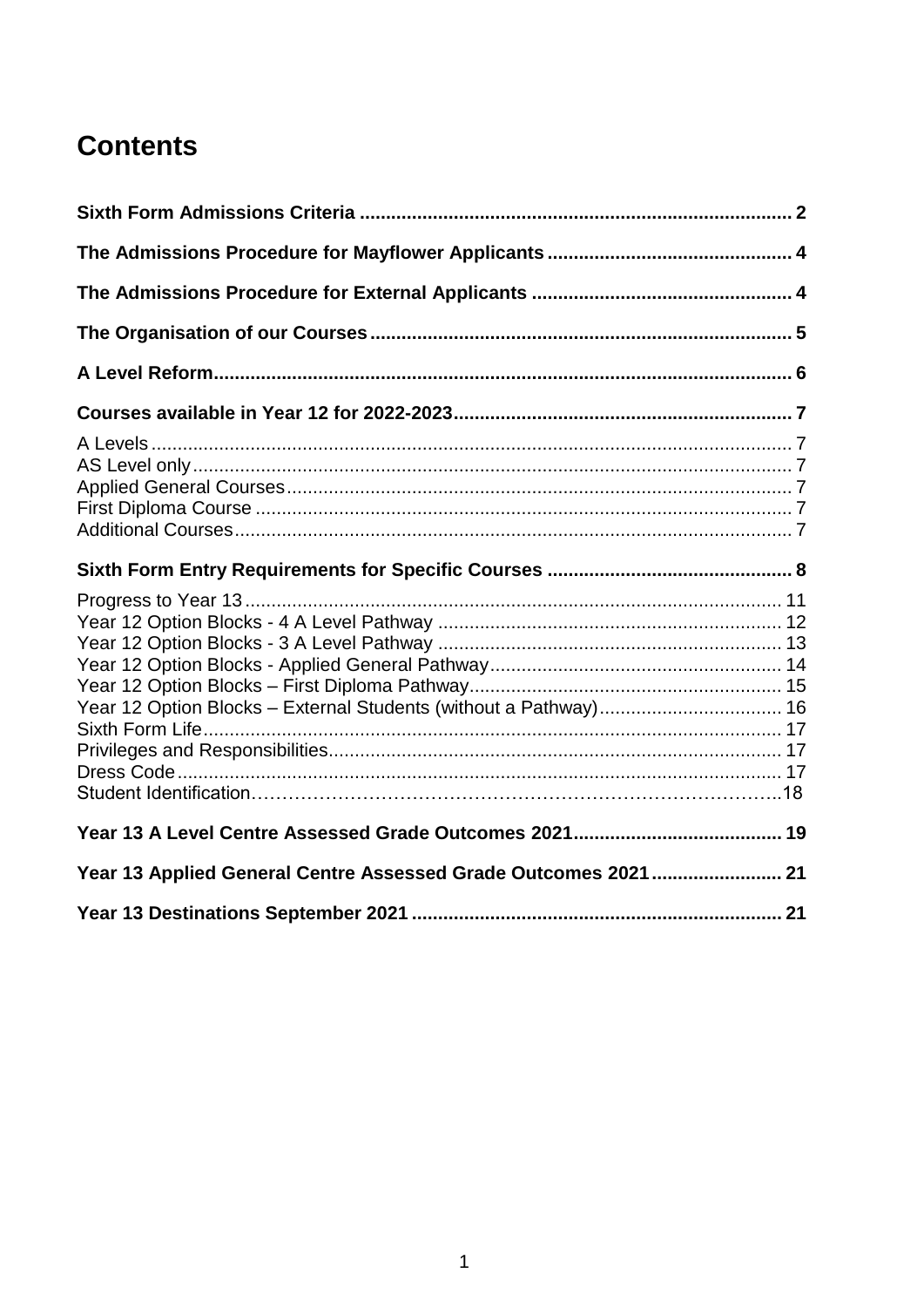#### <span id="page-2-0"></span>**Sixth Form Admissions Criteria**

#### **A Level Courses**

For A Level courses beginning in September 2022, a Capped Average Point Score (CAPS) will be used as the basic criteria for admission. We offer two A Level programmes:

- 1) 3 Linear A Levels over two years (and EPQ in Year 13)
- 2) 4 Linear A Levels over two years

The entry requirements are as follows: All A Level students must study a minimum of 3 A Level courses.

**Entry Criteria:**

```
To do 3 A Levels (and EPQ in Year 13): CAPS of 5 plus specific subject requirements
```
**To do 4 A Levels: CAPS of 7.5 plus specific subject requirements**

The capped average point score is derived from a student's 8 best GCSE results. If a student has more than 8 entries, the results that contribute the lowest points are discounted and the remaining points are divided by 8. If a student has 8 entries or less, they all count and the total points are divided by 8. For those applying for Applied General Courses, multiple award equivalences will accrue points associated with a single award qualification. Every student's application, however, will be considered on an individual basis.

The following tables show the GCSE or BTEC First Award grades and their equivalent points:

| <b>GCSE TARIFF</b>                         |                     |             | <b>BTEC FIRST AWARD</b><br><b>POINTS TARIFF</b> |
|--------------------------------------------|---------------------|-------------|-------------------------------------------------|
| <b>All Numerical</b><br><b>GCSE</b> grades | <b>Entry Points</b> | Grade       | <b>Entry Points</b>                             |
| 9                                          | 9                   |             |                                                 |
| 8                                          | 8                   | Dist*       | 8                                               |
|                                            |                     | <b>Dist</b> |                                                 |
| 6                                          | 6                   | Merit       | 6                                               |
| 5                                          | 5                   | Pass        | 5                                               |
|                                            |                     |             |                                                 |
| 3                                          | 3                   |             |                                                 |
| $\mathcal{P}$                              | $\overline{2}$      |             |                                                 |
|                                            |                     |             |                                                 |
|                                            |                     |             |                                                 |

| <b>GCSE TARIFF</b>  | <b>BTEC FIRST AWARD</b><br><b>POINTS TARIFF</b> |                     |
|---------------------|-------------------------------------------------|---------------------|
| <b>Entry Points</b> | Grade                                           | <b>Entry Points</b> |
| 9                   |                                                 |                     |
| 8                   | Dist*                                           | 8                   |
|                     | <b>Dist</b>                                     |                     |
| 6                   | Merit                                           | 6                   |
| 5                   | Pass                                            | 5                   |
| 4                   |                                                 |                     |
| 3                   |                                                 |                     |
| $\overline{2}$      |                                                 |                     |
|                     |                                                 |                     |
|                     |                                                 |                     |
|                     |                                                 |                     |

Remember to count short courses as half an entry, which is worth half the points. Remember to ensure that double award GCSEs are counted twice.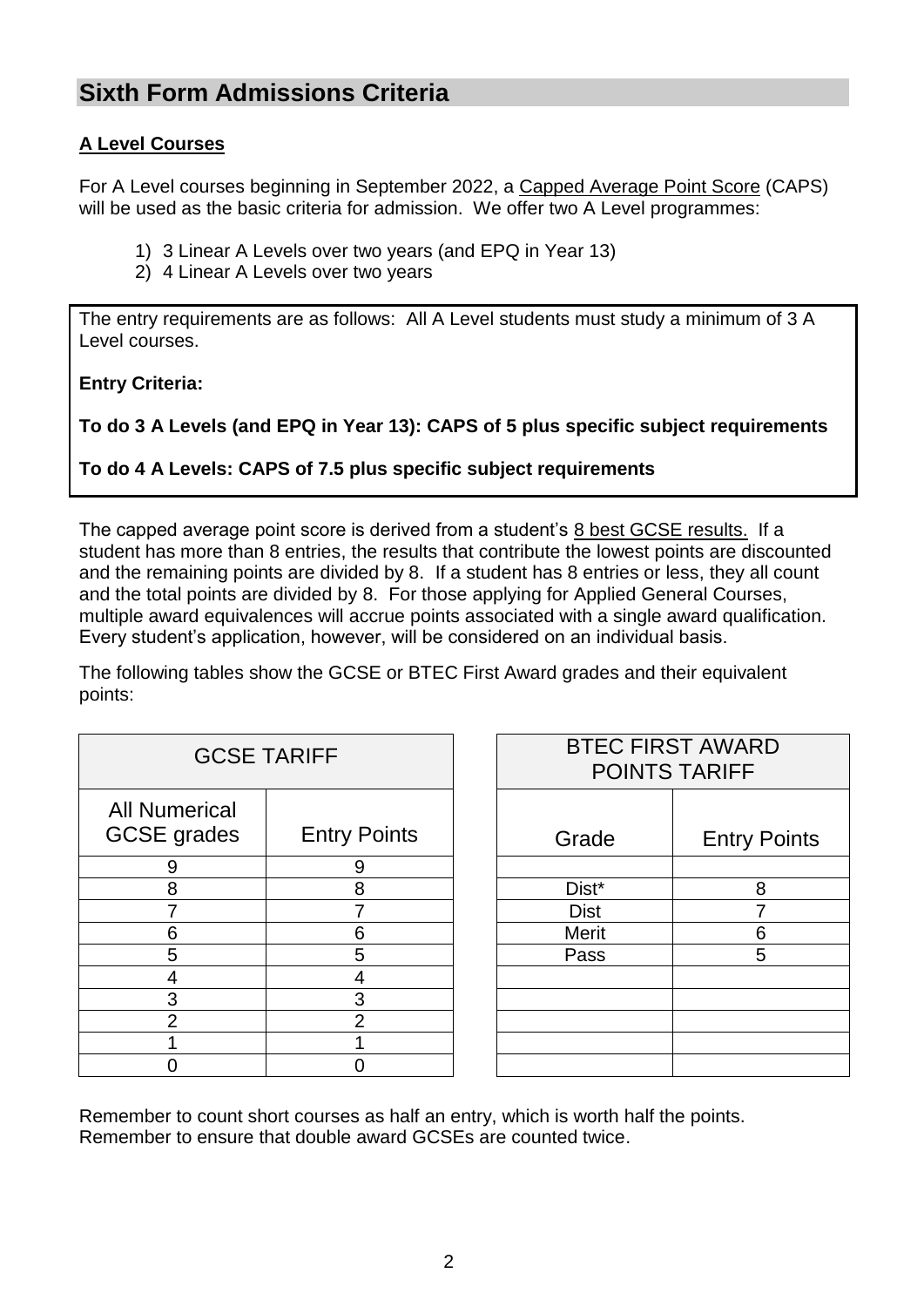#### **Applied General Courses**

#### **Requirement: Four 9 to 4 grades at GCSE.**

NB – The Level 3 BTEC National Diploma in Business must be combined with at least one other Applied General Course. A student must have the necessary entry criteria for any additional courses. All Applied General Course students must study a minimum of 3 courses. The Level 3 BTEC National Diploma in Business is the equivalent of 2 courses.

#### **First Diploma in Business**

#### **Requirement: Two 9 to 3 grades at GCSE.**

This is a one-year full-time course that is the equivalent of 4 GCSEs and may prepare students for Level 3 BTEC qualifications, apprenticeships or work.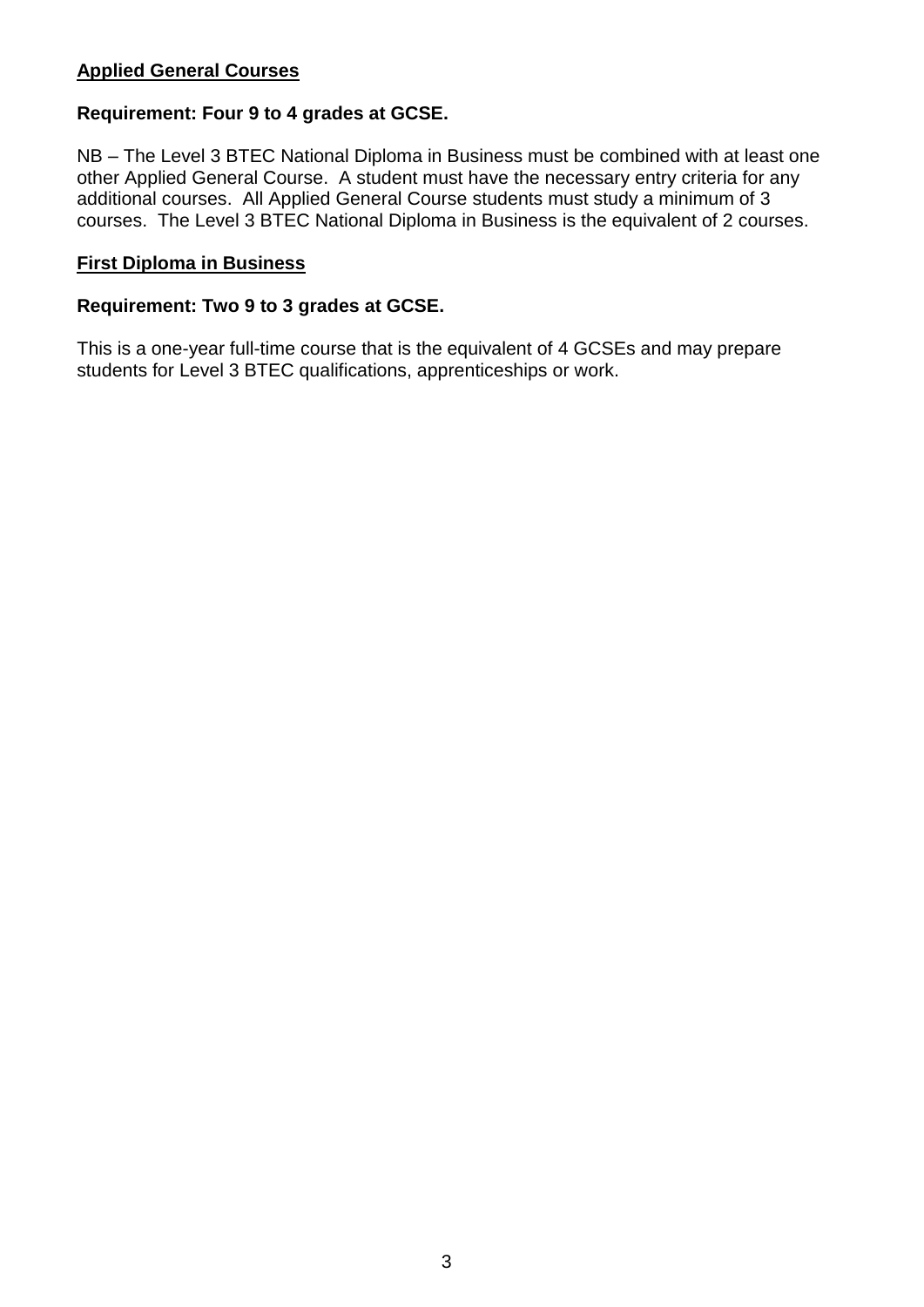#### <span id="page-4-0"></span>**The Admissions Procedure for Mayflower Applicants**

In an era of linear two-year courses, it is more important than ever to ensure that students choose the correct style of course. To facilitate this and to ensure that each student reaches their potential, we have introduced a pathway process which works in a similar manner to that for entry to Key Stage 4 courses. Students have been assigned one of four pathways based on their prior attainment and predicted grades, the pathways are as follows:

- 4 two-year linear A Levels
- 3 two-year linear A Levels
- 3 two-year linear Applied General courses (BTEC and similar)
- 1 one-year BTEC First Diploma course that is the equivalent of 4 GCSE grades.

To ensure that students are being assigned to the correct pathway, the data is discussed with key stakeholders including Acting Deputy Headteacher, Assistant Headteacher: Head of Sixth Form, Head of Year 11, the Co-ordinator of Most Able students and the SENCO.

Once a student has been assigned to a pathway, they will be able to choose courses pertinent to that pathway.

It is important to note that should a student achieve GSCE grades that indicate they should have been assigned to a different pathway, their pathway will be amended on GCSE results day.

#### **Students assigned to a given pathway will still have to achieve specific entry criteria to access individual courses.**

Ahead of the launch date of 4 November 2021, the parent/carer's of Year 11 students at Mayflower will receive an email containing the Sixth Form prospectus and the application form relevant to their pathway. The Sixth Form application form should be completed and returned to their form tutor by **Friday 3 December 2021**. Students must choose courses from the relevant Option Blocks that pertain to their pathway. These can be found on the last page of their application form.

Students should initially discuss their suitability for their proposed choice of courses with their subject teachers and tutor. Sixth Form Course Consultation will take place after school on **Wednesday 9 February** and **Wednesday 23 February 2022**. Students will be given one of these dates and a time when this consultation will take place and parents are encouraged to attend in order to assist in ensuring that students are paced on the course most suitable for them.

Please note that GCSE Results Day is **Thursday 25 August 2022**. Details of the procedure that will operate on that day will be available nearer the time. **Students are strongly advised to avoid taking holidays at this time.**

#### <span id="page-4-1"></span>**The Admissions Procedure for External Applicants**

#### **The Sixth Form Application Form should be completed and received by Mrs Cornell at the school by 4.00pm on Friday 3 December 2021.**

Admission to the Sixth Form in Year 12 is available for up to **60 students** who have not previously attended the school. All applicants must meet the minimum entry requirements for their chosen course of study. Furthermore, students must meet specific subject requirements. Full details are published on the school website and on pages 8-10 of this prospectus. External students will not be assigned a pathway but should choose options pertinent to their predicted grades using the information in the prospectus.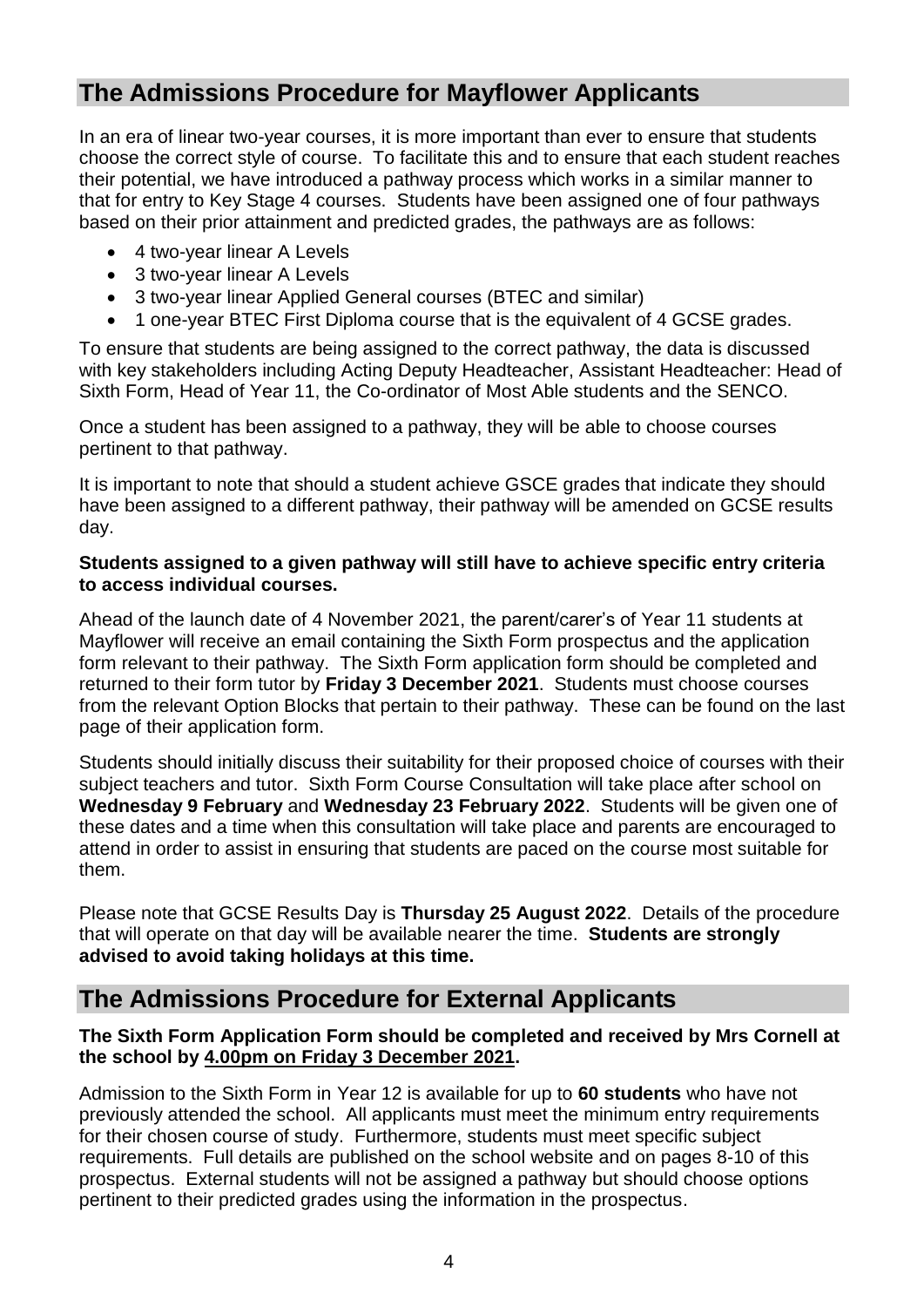All external applications received by the deadline of **Friday 3 December 2021**, will be ranked in accordance with the following criteria as described in the school admission policy:

- 1. Children Looked After;
- 2. Children living in the priority admission area with a sibling attending the school;
- 3. Other children living in the priority admission area;
- 4. Children living outside the priority admission area with a sibling attending the school;
- 5. Remaining applications.

In the event of oversubscription, places will be offered, subject to references to the **top 60** students. Sixth Form Course Consultations for external applications will take place after school on **Wednesday 3 March** and **Wednesday 9 March 2022**. Students will be given a time when this consultation will take place and parents are encouraged to attend in order to assist in ensuring that students are placed on the course most suitable for them. After the course consultation, students are asked to review their option choices from the relevant option blocks and confirm their options by returning their option forms. The remaining applicants will be placed on a waiting list and contacted if a place becomes available.

#### Please note that GCSE Results Day is **Thursday 25 August 2022**. **Students are strongly advised to avoid taking holidays at this time.**

References from the student's current school or college will be taken.

#### <span id="page-5-0"></span>**The Organisation of our Courses**

Our courses are arranged in option blocks as set out on pages 12-16. Mayflower Year 11 students should select courses from the option blocks that correspond to their pathway. External students should choose options pertinent to their predicted grades using the information in the prospectus.

Students can only select **ONE** option from each block as all of the subjects in one block are taught at the same time. It is not possible for us to move subjects from one block to another.

Students taking 4 linear A Levels select from blocks A to D. Those qualifying to take 3 linear A Levels select from 3 of blocks A to D. Those on the Applied General Pathway should select Level 3 BTEC National Diploma in Business in blocks C and D and may choose another subject from blocks A **or** B if they satisfy the necessary criteria. The First Diploma in Business course is a stand-alone course running in option blocks A, C and D.

#### **NOTE:**

Any student who has not gained a grade 4 or above in GCSE English or GCSE Mathematics, must continue to study the subject(s) in the Sixth Form. Resit classes are in option block B and are compulsory in line with Government policy. Students undertaking a GCSE resit will not have the option to study towards another qualification in block B.

#### **Core Mathematics is taught over one year. Students opting for this qualification must have 3 other A Levels / A Level equivalents in their programme of study.**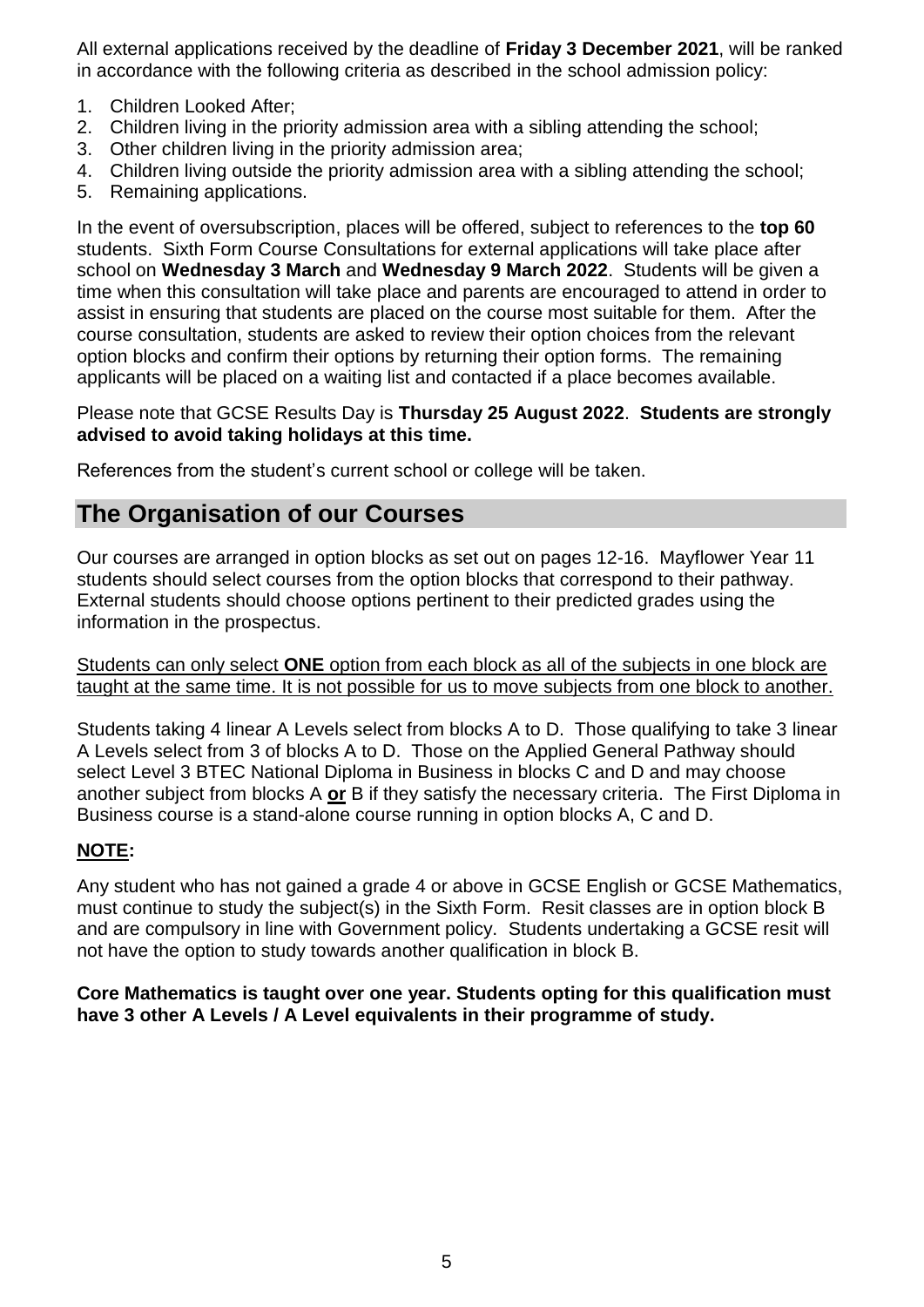#### **Linear A Levels**

All A Levels are linear in nature, meaning that the grade for an A Level will be entirely determined by terminal examination at the end of Year 13. **All A Levels are now fully linear**. With the exception of the EPQ (a stand-alone AS Level), the school does not offer any AS Level qualifications. All A Level qualifications are two years in duration and **should a student leave at the end of Year 12 they will not receive an AS Level qualification for one year of work.**

All Applied General qualifications incorporate an examination element due to Government changes. Alongside examination units, there are course work units which will contribute to a student's final grade. Coursework deadlines must be met.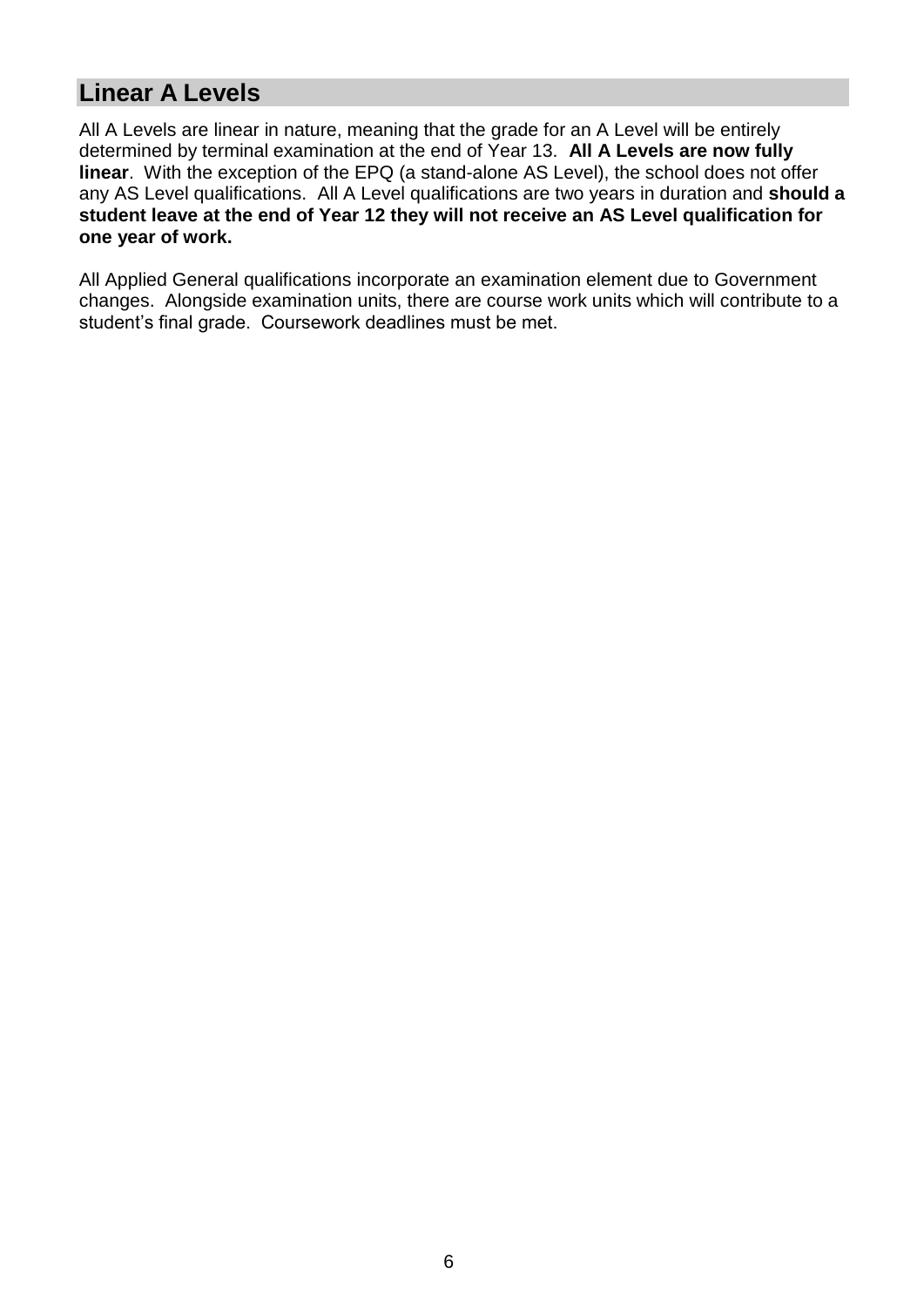#### <span id="page-7-0"></span>**Courses available in Year 12 for 2022-2023**

**Details of all our courses are available on the Sixth Form section of the school website: [www.mayflowerhigh.essex.sch.uk](http://www.mayflowerhigh.essex.sch.uk/)**

#### <span id="page-7-1"></span>**A Levels**

Art & Design **Biology Business Chemistry** Computer Science **Economics** English Language & Literature English Literature

French **Geography History** Law **Mathematics** Music Philosophy, Ethics & Theology

Physical Education Physics **Politics** Product Design Psychology Sociology Spanish

#### <span id="page-7-2"></span>**AS Level only**

Extended Project Qualification (EPQ) (Year 13 only)

#### <span id="page-7-3"></span>**Applied General Courses**

Level 3 BTEC National Diploma in Business

- Level 3 Applied Diploma in Criminology
- Level 3 BTEC National Extended Certificate in Digital Music Production

Level 3 Diploma in Financial Studies

Level 3 BTEC National Extended Certificate in Health and Social Care

Level 3 Cambridge Technical Extended Certificate in ICT

Level 3 BTEC National Extended Certificate in Applied Science

Level 3 BTEC National Extended Certificate in Sport

Core Mathematics (taught over one year and sat in Year 12)

#### <span id="page-7-4"></span>**First Diploma Course**

Level 2 BTEC First Diploma in Business

#### <span id="page-7-5"></span>**Additional Courses**

GCSE English Resit GCSE Mathematics Resit

#### **NOTE:**

You do not necessarily have to have studied the GCSE to follow the post-16 course. Check with the subject teacher responsible and the Subject Detail Sheet.

If a student has sat a GCSE examination in a subject that they wish to continue to A Level, they must have achieved a minimum of a grade 5 in that subject and satisfy the specific subject requirements.

We cannot accommodate students on an English or Mathematics GCSE Resit course if they have already achieved a grade 4 or above.

#### **In the event of over subscription to any course, students will be selected on the basis of their CAPS scores.**

**The availability of courses will be subject to minimum student numbers and staff resources. Parents and students will be informed immediately if a decision is taken not to run a course that a student has chosen.**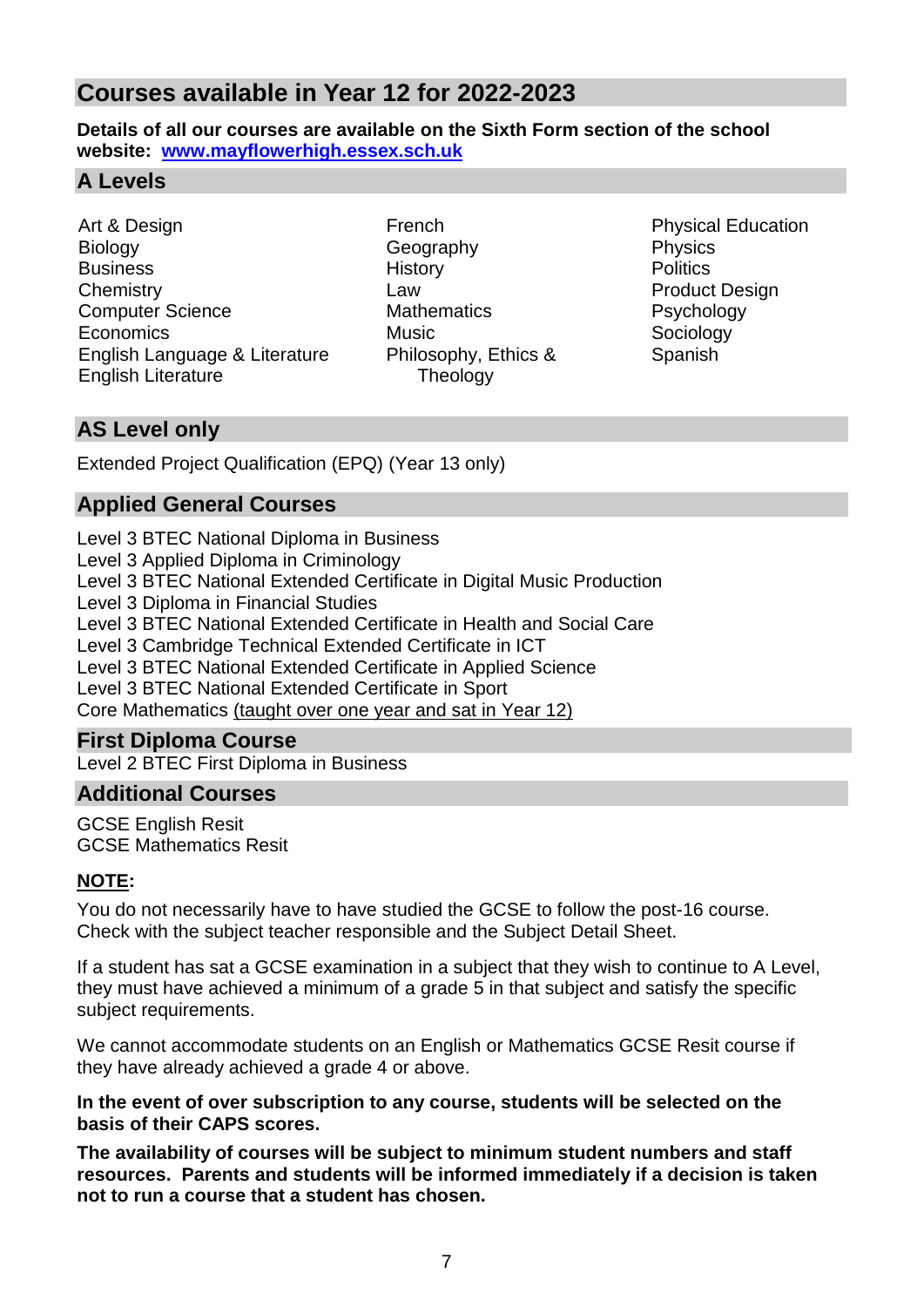<span id="page-8-0"></span>

| <b>Sixth Form Entry Requirements for Specific Courses</b>       |                                                                                                                                                                                                                                                                                                                                                                                                                                                         |  |  |
|-----------------------------------------------------------------|---------------------------------------------------------------------------------------------------------------------------------------------------------------------------------------------------------------------------------------------------------------------------------------------------------------------------------------------------------------------------------------------------------------------------------------------------------|--|--|
| <b>SUBJECT</b>                                                  | <b>SUBJECT ENTRY CRITERIA</b>                                                                                                                                                                                                                                                                                                                                                                                                                           |  |  |
| Art & Design A Level                                            | CAPS 5 plus grade 6 in GCSE Art                                                                                                                                                                                                                                                                                                                                                                                                                         |  |  |
| <b>Biology A Level</b>                                          | CAPS 5 plus grade 6-6 in GCSE Combined<br>Science (if Separate Sciences are undertaken,<br>6-6 including 6 in Biology)                                                                                                                                                                                                                                                                                                                                  |  |  |
| <b>Business A Level</b>                                         | CAPS 5 plus grade 5 in GCSE English Language<br>or English Literature OR a grade 4 in GCSE<br>English Language or English Literature and a<br>grade 6 in a GCSE Humanity OR GCSE<br><b>Business</b>                                                                                                                                                                                                                                                     |  |  |
| <b>Chemistry A Level</b>                                        | CAPS 5 plus grade 6-6 in GCSE Combined<br>Science (if Separate Sciences are undertaken 6-6<br>including 6 in Chemistry). A grade 6 at<br>Mathematics is highly recommended due to the<br>Mathematics requirements in the Chemistry<br>specification. Students that are not taking A<br>Level Mathematics are strongly advised to<br>consider taking AS Level Core Mathematics.<br>(30% of the examination marks will be Level 2<br>Mathematics content) |  |  |
| <b>Computer Science A Level</b>                                 | CAPS 5 plus a grade 5 at GCSE Computer<br>Science. Additionally, a grade 5 in Mathematics<br>and English is recommended                                                                                                                                                                                                                                                                                                                                 |  |  |
| Core Mathematics Level 3 (1 Year)<br>(Equivalent to 1 AS Level) | CAPS 5 plus a grade 4 in GCSE Mathematics                                                                                                                                                                                                                                                                                                                                                                                                               |  |  |
| <b>Economics A Level</b>                                        | CAPS 5 plus a grade 5 in GCSE English<br>Language or English Literature OR a grade 4 in<br>GCSE English Language or Literature and a<br>grade 6 in a GCSE Humanity. Students that are<br>not taking A Level Mathematics are strongly<br>advised to consider taking AS Level Core<br>Mathematics.                                                                                                                                                        |  |  |
| English Language & Literature A Level                           | CAPS 5 plus grade 6 in both GCSE English<br>Language and GCSE English Literature                                                                                                                                                                                                                                                                                                                                                                        |  |  |
| <b>English Literature A Level</b>                               | CAPS 5 plus grade 6 in both GCSE English<br>Language and GCSE English Literature                                                                                                                                                                                                                                                                                                                                                                        |  |  |
| English GCSE (Resit)                                            | This is compulsory for all students who attain<br>below a grade 4 in GCSE English Language                                                                                                                                                                                                                                                                                                                                                              |  |  |
| Extended Project Qualification (EPQ)<br>(Year 13 only)          | Students must be signed on to an A Level or<br><b>Applied General course</b>                                                                                                                                                                                                                                                                                                                                                                            |  |  |
| <b>French A Level</b>                                           | CAPS 5 plus a grade 6 in GCSE French                                                                                                                                                                                                                                                                                                                                                                                                                    |  |  |
| Geography A Level                                               | CAPS 5 plus a grade 5 in GCSE Geography                                                                                                                                                                                                                                                                                                                                                                                                                 |  |  |
| <b>History A Level</b>                                          | CAPS 5 plus a grade 5 in GCSE History. If<br>History has not been studied a grade 5 in English<br>Literature or English Language would be<br>acceptable                                                                                                                                                                                                                                                                                                 |  |  |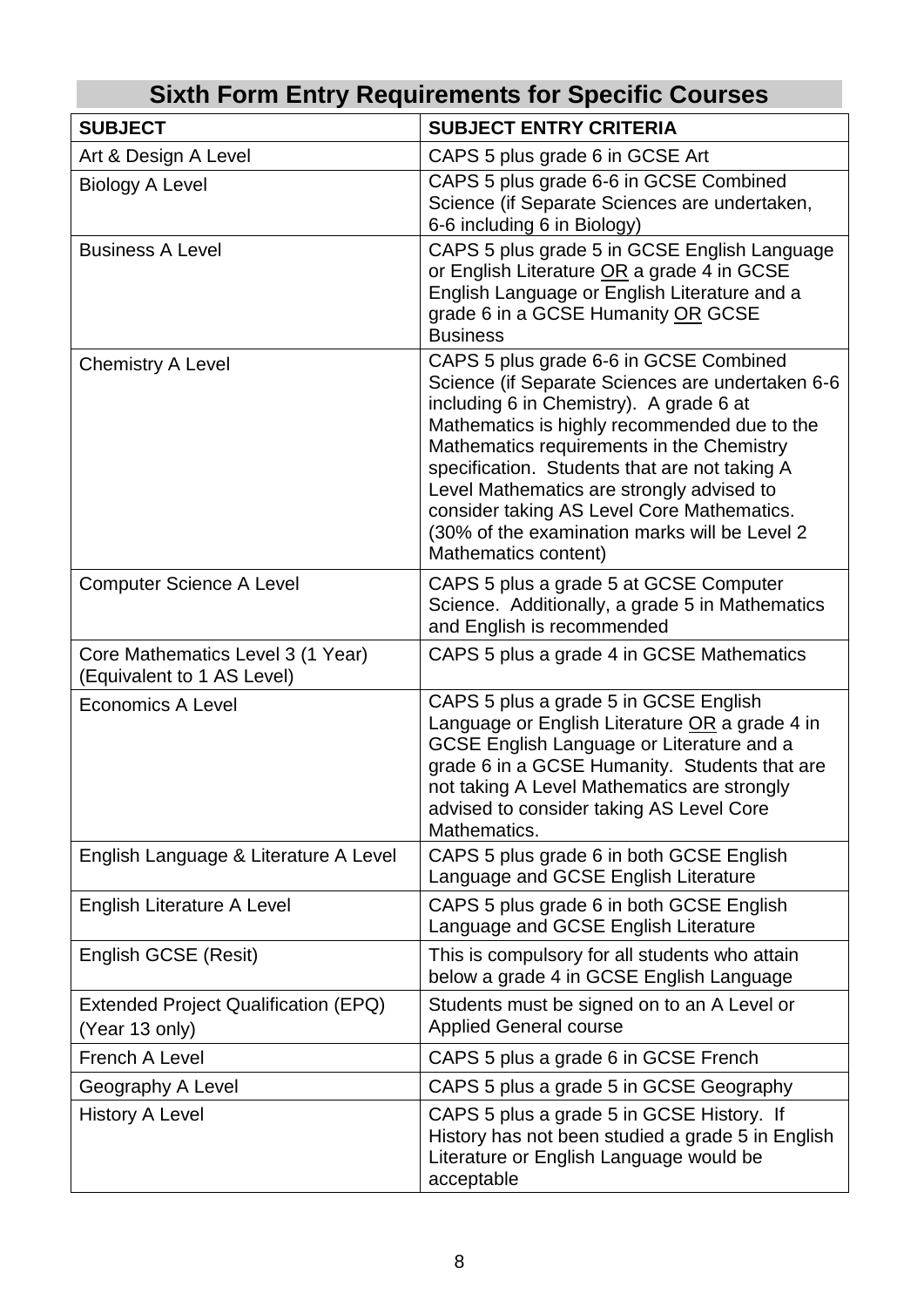| Law A Level                                                               | CAPS 5 plus grade 5 in GCSE English Language<br>or English Literature OR a grade 4 in GCSE<br>English Language or Literature and a grade 6 in a<br><b>GCSE Humanity</b>                                          |
|---------------------------------------------------------------------------|------------------------------------------------------------------------------------------------------------------------------------------------------------------------------------------------------------------|
| Level 2 BTEC First Diploma in Business                                    | Grades equal to 2 GCSEs minimum grade 3                                                                                                                                                                          |
| Level 3 BTEC National Diploma in<br><b>Business</b>                       | 4 GCSEs minimum grade 4 or Level 2 BTEC<br>Diploma minimum grade of a Merit. A grade 4 in<br><b>GCSE English Language or GCSE English</b><br>Literature and Mathematics is recommended                           |
| Level 3 Applied Diploma in Criminology                                    | 5 GCSEs minimum grade 4, including grade 4 in<br><b>GCSE English Language or GCSE English</b><br>Literature. A grade 5 in a GCSE Humanity is<br>desirable                                                        |
| Level 3 BTEC National Extended<br>Certificate in Digital Music Production | 4 GCSEs minimum grade 4.<br>Please note: It would be a distinct advantage if<br>you have studied GCSE Music or BTEC Music<br>and play an instrument.                                                             |
| Level 3 Diploma in Financial Studies                                      | 4 GCSEs minimum grade 4. A grade 4 GCSE<br>English Language or GCSE English Literature<br>and Mathematics is recommended                                                                                         |
| Level 3 BTEC National Extended<br>Certificate in Health and Social Care   | 4 GCSEs minimum grade 4 or a Merit in Level 2<br>BTEC Diploma in Health and Social Care. A<br>grade 4 in English Language is recommended                                                                         |
| Level 3 Cambridge Technical Extended<br>Certificate in ICT                | Grade P2 at Level 2 Cambridge Nationals<br>(Level 2 Pass)                                                                                                                                                        |
| Level 3 BTEC National Extended<br>Certificate in Applied Science          | Grade 5-5 in GCSE Combined Science or grade<br>5 in two of the three Separate Sciences. A grade<br>5 in GCSE Mathematics and English Language is<br>also desirable                                               |
| <b>Level 3 BTEC National Extended</b><br>Certificate in Sport             | 4 GCSEs minimum grade 4 or a Merit in Level 2<br>BTEC Diploma in PE. A grade 4 GCSE English<br>Language or GCSE English Literature and<br>Mathematics is recommended                                             |
| <b>Mathematics A Level</b>                                                | CAPS 5 plus a grade 7 or above in GCSE<br><b>Mathematics</b>                                                                                                                                                     |
| <b>Mathematics GCSE (Resit)</b>                                           | This is compulsory for all students who attain<br>below a 4 grade in GCSE Mathematics.                                                                                                                           |
| Music A Level                                                             | CAPS 5 and either a grade 6 in Music GCSE or<br>Passed ABRSM grade 5 Theory examination. It<br>is recommended that you are (or equivalent to)<br>ABRSM grade 5 standard on your performance<br>instrument/voice. |
| Philosophy, Ethics and Theology<br>A Level                                | CAPS 5 plus grade 6 in GCSE Religious Studies                                                                                                                                                                    |
| <b>Physical Education A Level</b>                                         | CAPS 5 plus at least a grade 6-5 in GCSE<br>Combined Science or at least one grade 6 and<br>one grade 5 in Separate Sciences.                                                                                    |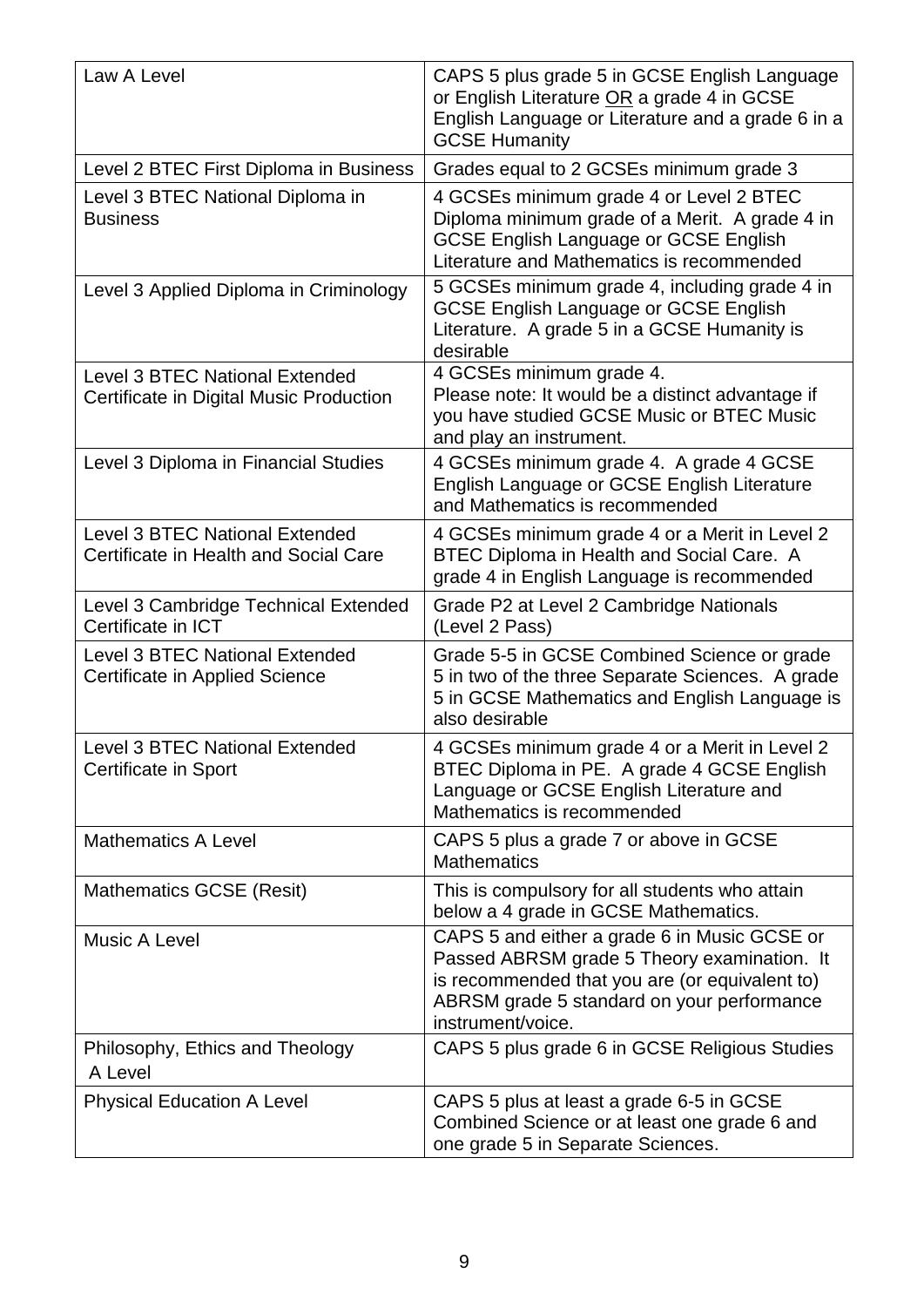| Physics A Level               | CAPS 5 plus grade 6-6 in GCSE Combined<br>Science (if Separate Sciences are undertaken 6-6<br>including 6 in Physics). Grade 6 in GCSE<br>Mathematics is recommended. Students that are<br>not taking A Level Mathematics are strongly<br>advised to consider taking AS Level Core<br><b>Mathematics</b> |
|-------------------------------|----------------------------------------------------------------------------------------------------------------------------------------------------------------------------------------------------------------------------------------------------------------------------------------------------------|
| <b>Politics A Level</b>       | CAPS 5 plus a grade 5 in GCSE English<br>Literature or English Language. Equally a grade<br>5 in a Humanities subject would be considered                                                                                                                                                                |
| <b>Product Design A Level</b> | CAPS 5 plus a grade 6 in GCSE Design and<br>Technology. Additionally, a grade 5 in<br>Mathematics, GCSE English Language or GCSE<br>English Literature and Science is recommended                                                                                                                        |
| Psychology A Level            | CAPS 5 plus a grade 5-5 in Double Science                                                                                                                                                                                                                                                                |
| Sociology A Level             | CAPS 5 plus a grade 5 in GCSE English<br>Language or English Literature OR a grade 4 in<br><b>GCSE English Language or GCSE English</b><br>Literature with a grade 6 in a GCSE Humanity                                                                                                                  |
| Spanish A Level               | CAPS 5 plus a grade 6 in GCSE Spanish                                                                                                                                                                                                                                                                    |

**Details of all our courses are available on the Sixth Form section of the school website. [www.mayflowerhigh.essex.sch.uk](http://www.mayflowerhigh.essex.sch.uk/)**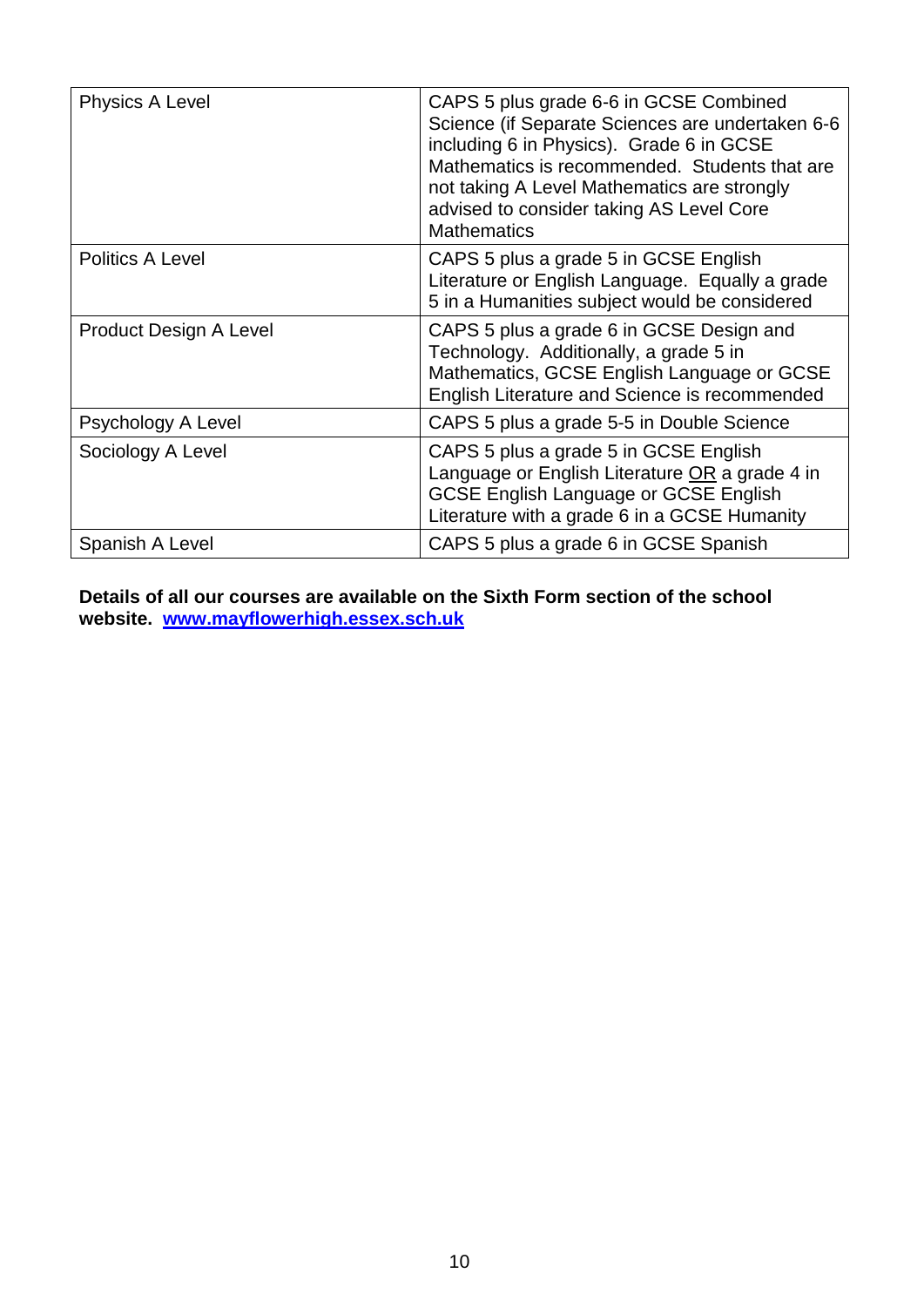#### <span id="page-11-0"></span>**Progress to Year 13**

To progress from Year 12 to Year 13, all students must satisfy the following criteria:

- 1. Demonstrate excellent attendance and behaviour.
- 2. Show evidence of commitment to hard work and motivation.

All students on A Level pathways must:

- Achieve a grade A-E in their End of Year Examinations. Students who achieve a U grade may have extra intervention sessions added to their timetables in Year 13 which must be attended, failure to do so will jeopardise a student's place in the Sixth Form.
- Have a viable curriculum consisting of at least 3 courses. It is not possible to drop an A Level at the end of Year 12.

Those students studying Applied General courses must:

- Pass the first year of their course. Those that do not may have extra intervention sessions added to their timetables in Year 13 which must be attended, failure to do so will jeopardise a student's place in the Sixth Form.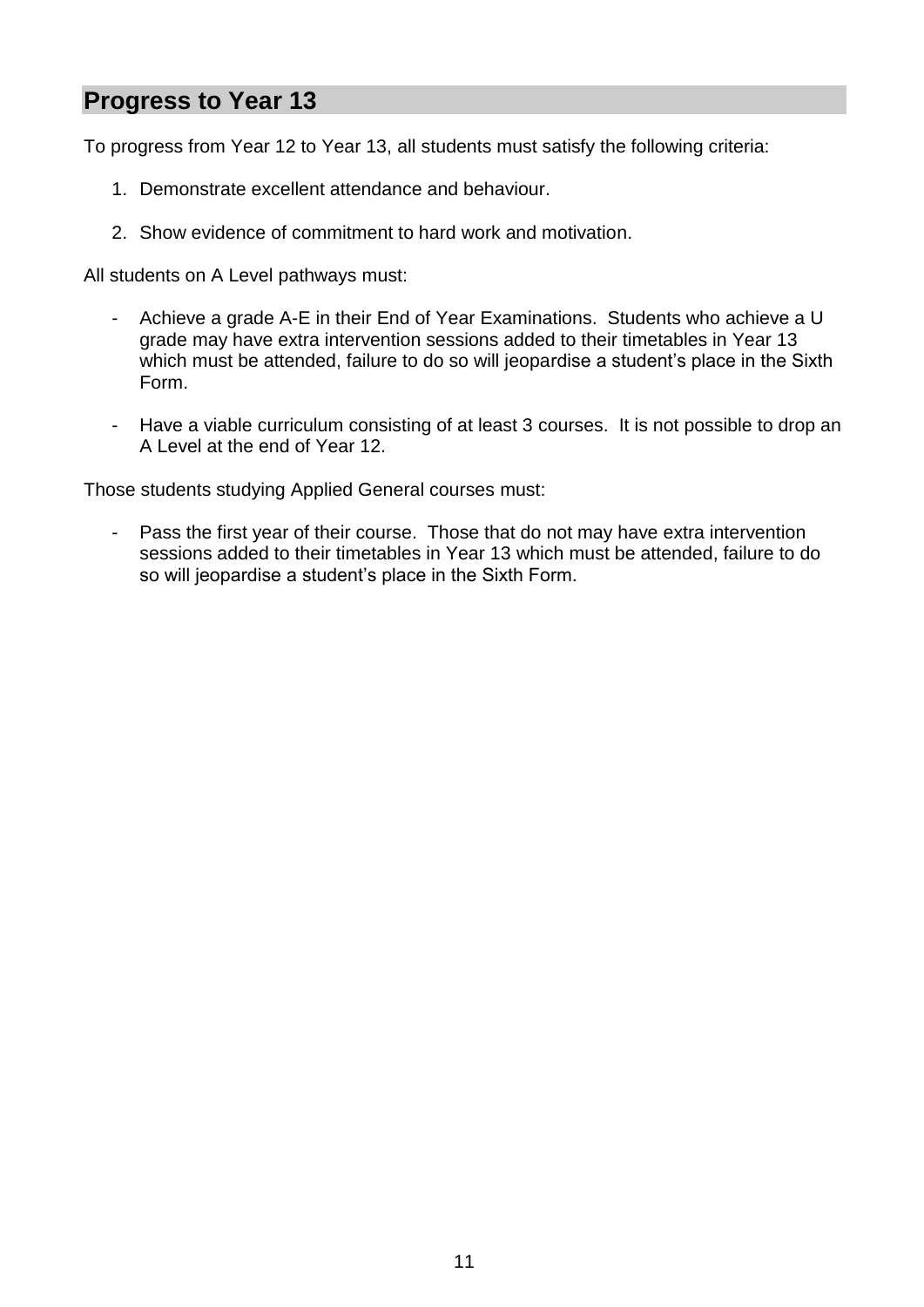## **Year 12 Option Blocks - 4 A Level Pathway**

<span id="page-12-0"></span>

| А                                                                                             | Β                                                                                    | C                                            | D                                     |
|-----------------------------------------------------------------------------------------------|--------------------------------------------------------------------------------------|----------------------------------------------|---------------------------------------|
| Level 3 BTEC<br><b>National Extended</b><br>Certificate in Digital<br><b>Music Production</b> | Level 3 Applied<br>Diploma in<br>Criminology                                         | Level 3 Applied<br>Diploma in<br>Criminology | <b>Business</b>                       |
| Level 3 BTEC<br><b>National Extended</b><br><b>Certificate in Health</b><br>& Social Care     | Level 3 Diploma in<br><b>Financial Studies</b>                                       | <b>Business</b>                              | Economics                             |
| Level 3 Cambridge<br><b>Technical Extended</b><br>Certificate in ICT                          | Level 3 BTEC<br><b>National Extended</b><br>Certificate in<br><b>Applied Science</b> | Chemistry                                    | English Language &<br>Literature      |
| Level 3 BTEC<br><b>National Extended</b><br>Certificate in Sport                              | Art & Design                                                                         | <b>Computer Science</b>                      | Geography                             |
| <b>Biology</b>                                                                                | <b>Biology</b>                                                                       | English Language &<br>Literature             | <b>Mathematics</b>                    |
| French                                                                                        | Chemistry                                                                            | <b>History</b>                               | <b>Music</b>                          |
| <b>History</b>                                                                                | Economics                                                                            | Physics                                      | <b>Physics</b>                        |
| Law                                                                                           | <b>English Literature</b>                                                            | Philosophy, Ethics<br>and Theology           | <b>Politics</b>                       |
| <b>Mathematics</b>                                                                            | Law                                                                                  | Sociology                                    | Psychology                            |
| <b>Product Design</b>                                                                         | <b>Physical Education</b>                                                            |                                              | <b>Core Mathematics</b><br>$(1$ Year) |
| Psychology                                                                                    | Sociology                                                                            |                                              |                                       |
| <b>Core Mathematics</b><br>$(1$ Year)                                                         | Spanish                                                                              |                                              |                                       |
|                                                                                               | <b>Resit GCSE</b><br><b>Mathematics</b>                                              |                                              |                                       |
|                                                                                               | <b>Resit GCSE English</b>                                                            |                                              |                                       |

#### **Students should choose 1 subject from each Option Block**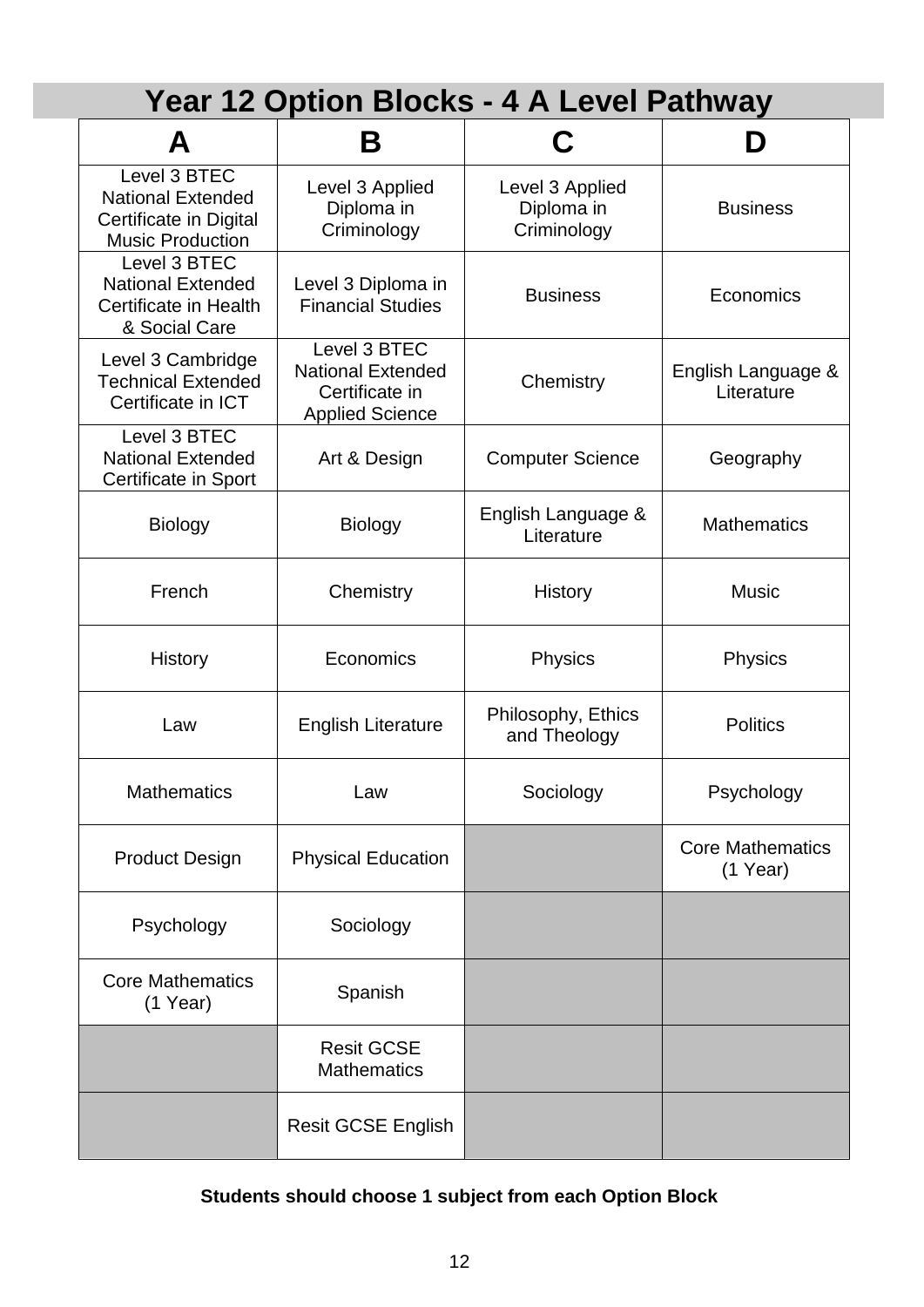## **Year 12 Option Blocks - 3 A Level Pathway**

<span id="page-13-0"></span>

|                                                                                               | B                                                                             |                                              |                                       |
|-----------------------------------------------------------------------------------------------|-------------------------------------------------------------------------------|----------------------------------------------|---------------------------------------|
| Level 3 BTEC<br><b>National Extended</b><br>Certificate in Digital<br><b>Music Production</b> | Level 3 Applied<br>Diploma in<br>Criminology                                  | Level 3 Applied<br>Diploma in<br>Criminology | <b>Business</b>                       |
| Level 3 BTEC<br><b>National Extended</b><br>Certificate in Health<br>& Social Care            | Level 3 Diploma in<br><b>Financial Studies</b>                                | <b>Business</b>                              | Economics                             |
| Level 3 Cambridge<br><b>Technical Extended</b><br>Certificate in ICT                          | Level 3 BTEC<br><b>National Extended</b><br>Certificate in Applied<br>Science | Chemistry                                    | English Language<br>& Literature      |
| Level 3 BTEC<br><b>National Extended</b><br>Certificate in Sport                              | Art & Design                                                                  | <b>Computer Science</b>                      | Geography                             |
| <b>Biology</b>                                                                                | <b>Biology</b>                                                                | English Language &<br>Literature             | <b>Mathematics</b>                    |
| French                                                                                        | Chemistry                                                                     | History                                      | <b>Music</b>                          |
| <b>History</b>                                                                                | Economics                                                                     | <b>Physics</b>                               | Physics                               |
| Law                                                                                           | <b>English Literature</b>                                                     | Philosophy, Ethics<br>and Theology           | <b>Politics</b>                       |
| <b>Mathematics</b>                                                                            | Law                                                                           | Sociology                                    | Psychology                            |
| <b>Product Design</b>                                                                         | <b>Physical Education</b>                                                     |                                              | <b>Core Mathematics</b><br>$(1$ Year) |
| Psychology                                                                                    | Sociology                                                                     |                                              |                                       |
| <b>Core Mathematics</b><br>$(1$ Year)                                                         | Spanish                                                                       |                                              |                                       |
|                                                                                               | <b>Resit GCSE</b><br><b>Mathematics</b>                                       |                                              |                                       |
|                                                                                               | <b>Resit GCSE English</b>                                                     |                                              |                                       |

**Students should choose 1 subject from 3 of the Option Blocks. If Core Mathematics is chosen students must have 3 other courses.**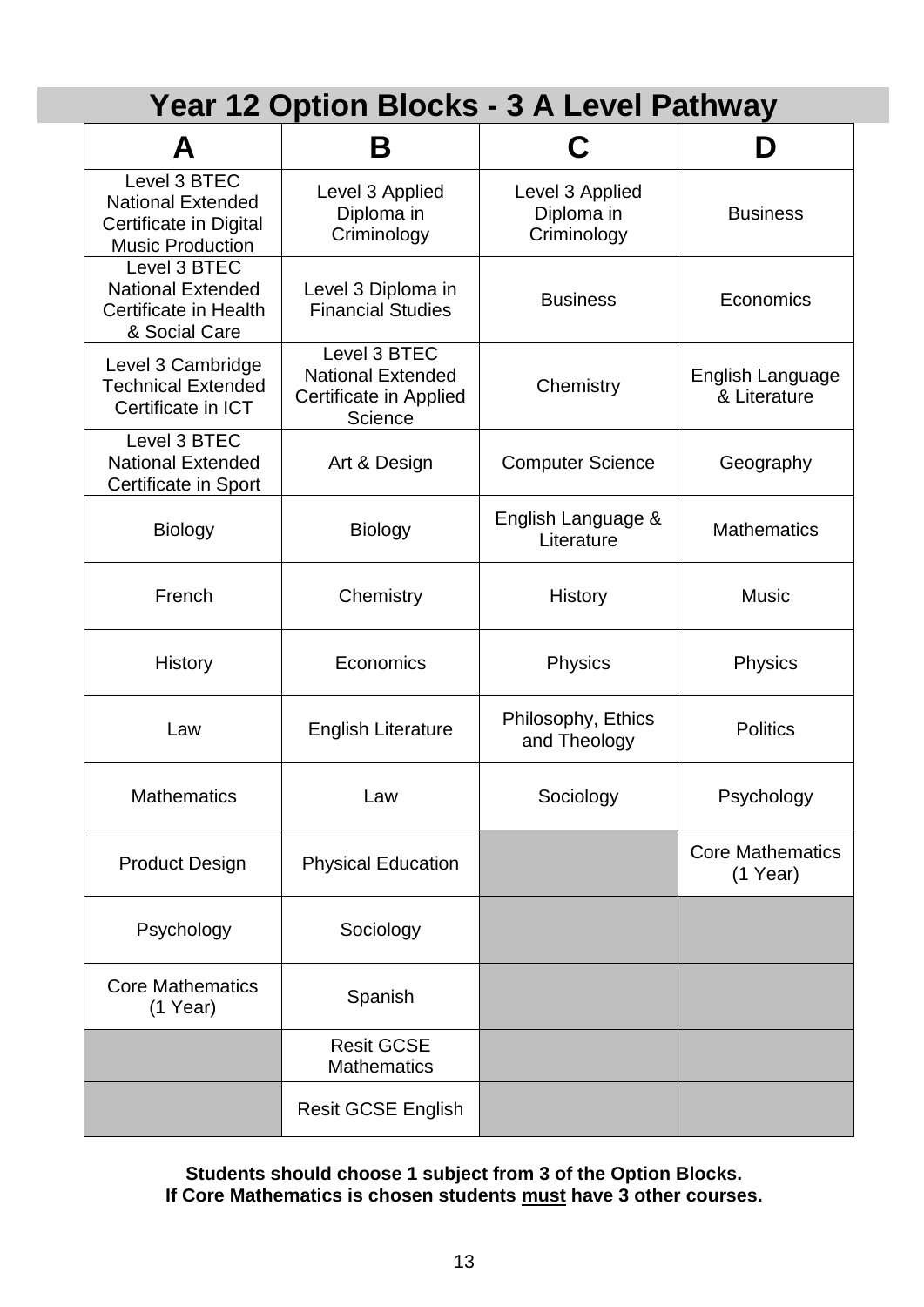## <span id="page-14-0"></span>**Year 12 Option Blocks - Applied General Pathway**

| Level 3 BTEC<br><b>National Extended</b><br>Certificate in Digital<br><b>Music Production</b> | Level 3 Applied<br>Diploma in<br>Criminology                                         | Level 3 BTEC National Diploma in Business    |  |
|-----------------------------------------------------------------------------------------------|--------------------------------------------------------------------------------------|----------------------------------------------|--|
| Level 3 BTEC<br><b>National Extended</b><br>Certificate in Health<br>& Social Care            | Level 3 Diploma in<br><b>Financial Studies</b>                                       | Level 3 Applied<br>Diploma<br>in Criminology |  |
| Level 3 Cambridge<br><b>Technical Extended</b><br>Certificate in ICT                          | Level 3 BTEC<br><b>National Extended</b><br>Certificate in<br><b>Applied Science</b> |                                              |  |
| Level 3 BTEC<br><b>National Extended</b><br>Certificate in Sport                              | <b>Resit GCSE</b><br><b>Mathematics</b>                                              |                                              |  |
|                                                                                               | <b>Resit GCSE</b><br>English                                                         |                                              |  |

**Students should choose Level 3 BTEC National Diploma in Business and 1 other course. (1 from Block A or 1 from Block B)**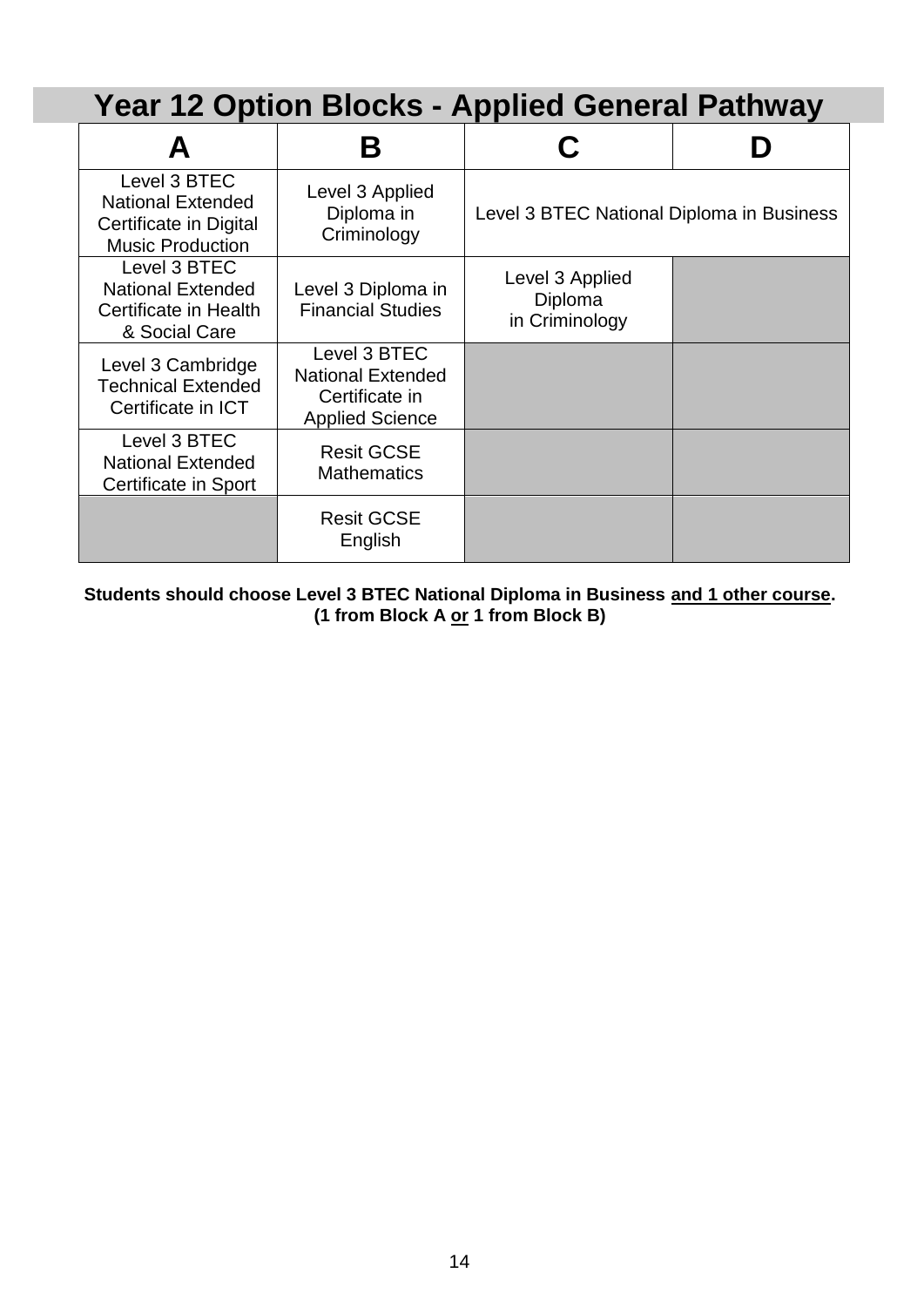## <span id="page-15-0"></span>**Year 12 Option Blocks – First Diploma Pathway A B C D** Level 2 BTEC First<br>Diploma in Business Level 2 BTEC First Diploma in Business Resit GCSE **Mathematics** Resit GCSE English

**Students should choose Level 2 First Diploma in Business in Blocks A, C & D.**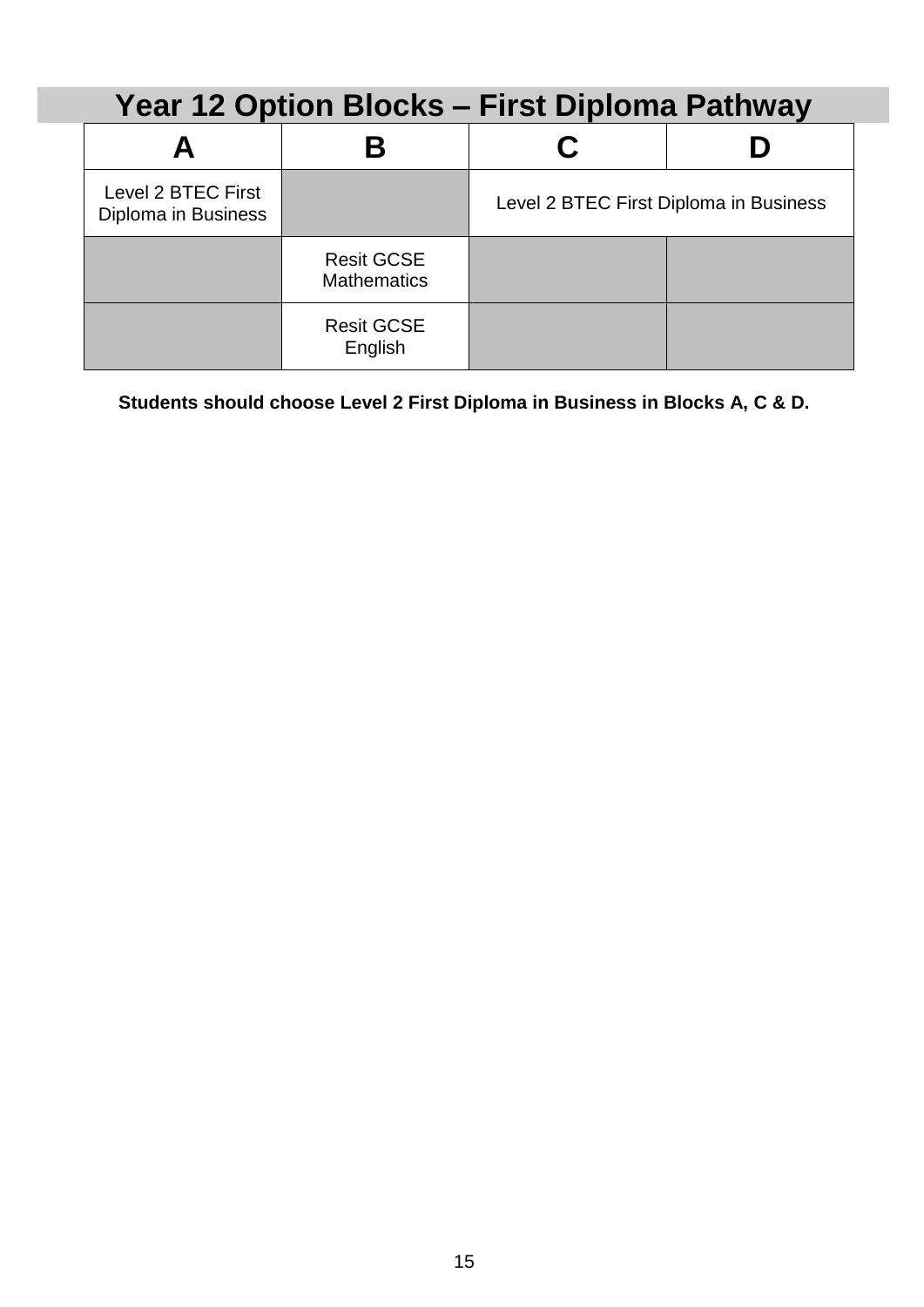<span id="page-16-0"></span>

| Year 12 Option Blocks - External Students (without a Pathway) |  |
|---------------------------------------------------------------|--|
|---------------------------------------------------------------|--|

| А                                                                                             | Β                                                                                 | C                                            | Ŋ                                                   |
|-----------------------------------------------------------------------------------------------|-----------------------------------------------------------------------------------|----------------------------------------------|-----------------------------------------------------|
| Level 2 BTEC First<br>Diploma in Business                                                     |                                                                                   | Level 2 BTEC First Diploma in Business       |                                                     |
| Level 3 BTEC<br><b>National Extended</b><br>Certificate in Digital<br><b>Music Production</b> | Level 3 Applied Diploma<br>in Criminology                                         |                                              | Level 3 BTEC National Diploma in<br><b>Business</b> |
| Level 3 BTEC<br><b>National Extended</b><br>Certificate in Health<br>& Social Care            | Level 3 Diploma in<br><b>Financial Studies</b>                                    | Level 3 Applied<br>Diploma in<br>Criminology | <b>Business</b>                                     |
| Level 3 Cambridge<br><b>Technical Extended</b><br>Certificate in ICT                          | Level 3 BTEC National<br><b>Extended Certificate in</b><br><b>Applied Science</b> | <b>Business</b>                              | Economics                                           |
| Level 3 BTEC<br><b>National Extended</b><br><b>Certificate in Sport</b>                       | Art & Design                                                                      | Chemistry                                    | English Language<br>& Literature                    |
| <b>Biology</b>                                                                                | <b>Biology</b>                                                                    | <b>Computer Science</b>                      | Geography                                           |
| French                                                                                        | Chemistry                                                                         | English Language<br>& Literature             | <b>Mathematics</b>                                  |
| History                                                                                       | Economics                                                                         | History                                      | <b>Music</b>                                        |
| Law                                                                                           | <b>English Literature</b>                                                         | Physics                                      | Physics                                             |
| <b>Mathematics</b>                                                                            | Law                                                                               | Philosophy, Ethics<br>and Theology           | <b>Politics</b>                                     |
| <b>Product Design</b>                                                                         | <b>Physical Education</b>                                                         | Sociology                                    | Psychology                                          |
| Psychology                                                                                    | Sociology                                                                         |                                              | <b>Core Mathematics</b><br>$(1$ Year)               |
| <b>Core Mathematics</b><br>$(1$ Year)                                                         | Spanish                                                                           |                                              |                                                     |
|                                                                                               | <b>Resit GCSE Mathematics</b>                                                     |                                              |                                                     |
|                                                                                               | <b>Resit GCSE English</b>                                                         |                                              |                                                     |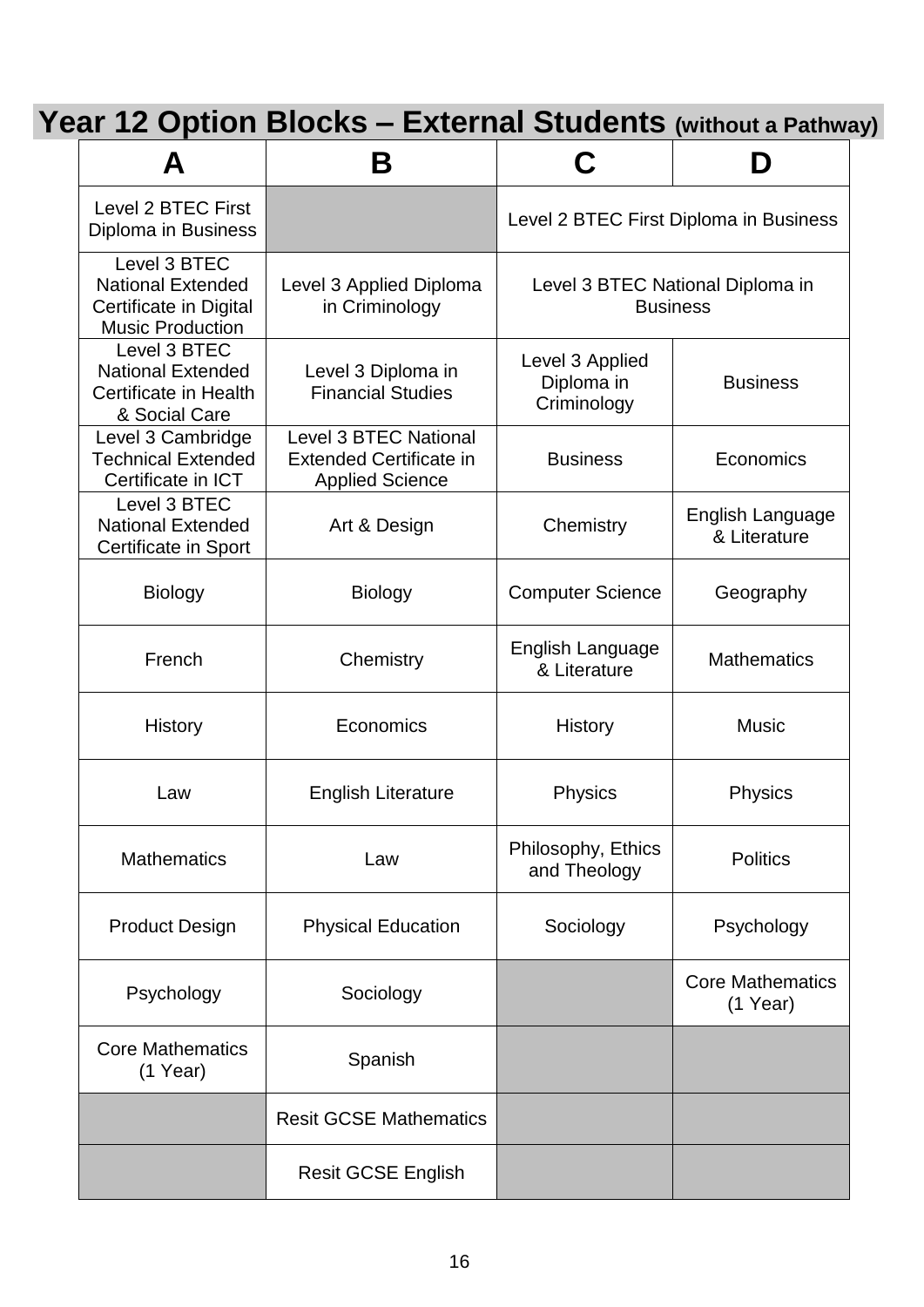#### <span id="page-17-0"></span>**Sixth Form Life**

#### <span id="page-17-1"></span>**Privileges and Responsibilities**

Sixth Form students have a unique place in the school. Students find that, over the first few months in the Sixth Form, their relationships with teachers change, as teachers recognise that students are now young adults and treat them accordingly. In the same way, younger students expect the behaviour of Sixth Form students to be more adult and, consequently, sixth formers are expected to set an example for the rest of the school. One important privilege is the Sixth Form Centre; another is having study time available and the freedom to only be required on site for lessons, pastoral sessions, Tuesday morning registration, supervised study and individual tutorials with the personal tutor.

One of the most obvious changes in progressing from Year 11 into Year 12 is that lessons do not take place all day, every day. Some time may be spent carrying out community service, such as educational support, and the remainder should be occupied with private study. Year 12 students will be allocated compulsory timetabled supervised study periods. Mastering this balance of time is the secret to being a successful Sixth Form student and tutors will assist in this process. In all subjects, research, reading and note-taking skills must be developed to supplement information given in lessons. Students are able to bring their own devices to school if they wish to and use our WiFi, providing they sign a Home School Agreement.

#### <span id="page-17-2"></span>**Dress Code**

One of the most important aspects of the Sixth Form students' image is the way they dress. We do not expect school uniform to be worn, but we do insist that students comply with our published dress code, and dress in appropriate attire. A detailed copy of the dress code is shown below:

Mayflower believes that the Sixth Form should project a productive and comfortable atmosphere that reflects the school ethos of success and opportunity for all. The dress code was designed in consultation with the Sixth Form Council to raise expectations whilst being fit for purpose, affordable and not too restrictive as to hinder individuality.

**Permitted Not Permitted** Tailored trousers or chinos. Leggings, denim, combats, shorts and untailored three quarter-length trousers. Tailored skirts or dresses that must be of an appropriate length for a school environment. Skirts or dresses shorter than mid-thigh, playsuits or garments made of lycra. Collared shirts, polo shirts, tailored smart tops or blouses that cover the shoulders and midriff. Tops must not be low cut. Large or inappropriate logos, spaghetti straps, halter neck tops, strapless tops, tops made of sheer material or sports attire. Jumpers, roll necks and cardigans. | Hoodies are not permitted unless they are official Mayflower leavers' hoodies. Formal footwear such as shoes, boots, boat shoes or sandals with a strap around the heel. Trainers, sneakers, heels higher than 5 cm and flip flops are not permitted. Hair should be of natural colour, small earrings (up to two earrings per ear) and nasal studs (less than 0.5 cm in diameter) Extremes of hair colour or hair style, loop earrings or nasal rings, nasal studs of more than 0.5cm in diameter, other facial piercings, flesh tunnels, visible tattoos or extremes of make-up. Outdoor wear such as coats, jackets, hats, gloves and scarves must be removed once in the school building. Large or inappropriate logos and fur are not permitted.

General Dress Code for all Sixth Form Students: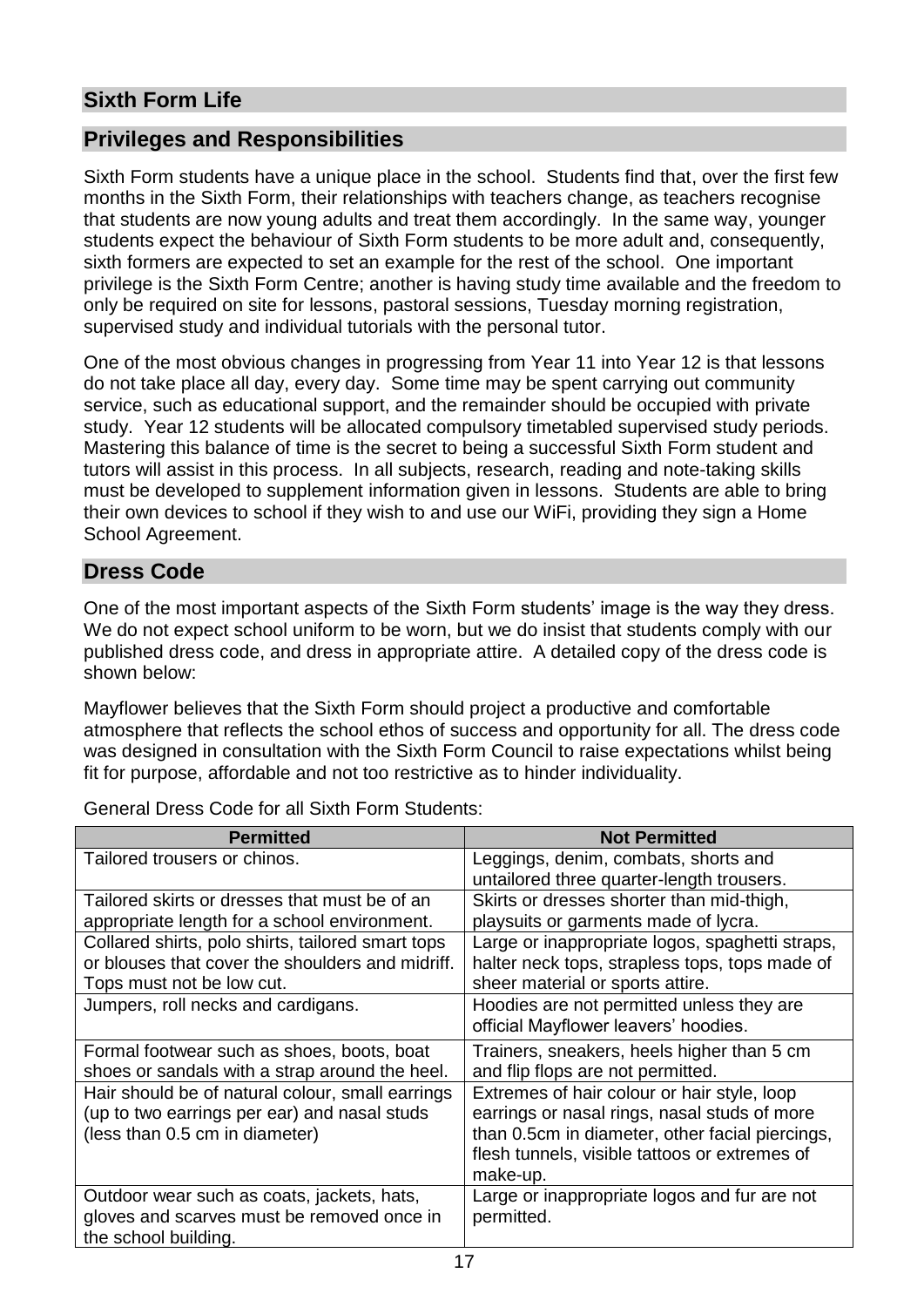Mayflower High School reserves the right to act as the final authority in the implementation of the dress code. If unsure, parents/carers and students are advised to contact the Sixth Form Office before purchasing a garment for school wear or before considering an extreme change in hairstyle or colour. Students not adhering to the dress code may be sent home to change.

#### **Please remember that this dress code has been drawn up to reflect the fact that we are part of a school-based working environment.**

#### **Student Identification**

All students will be issued with an identity badge and year-specific lanyard. Students must wear these when on site for safeguarding reasons.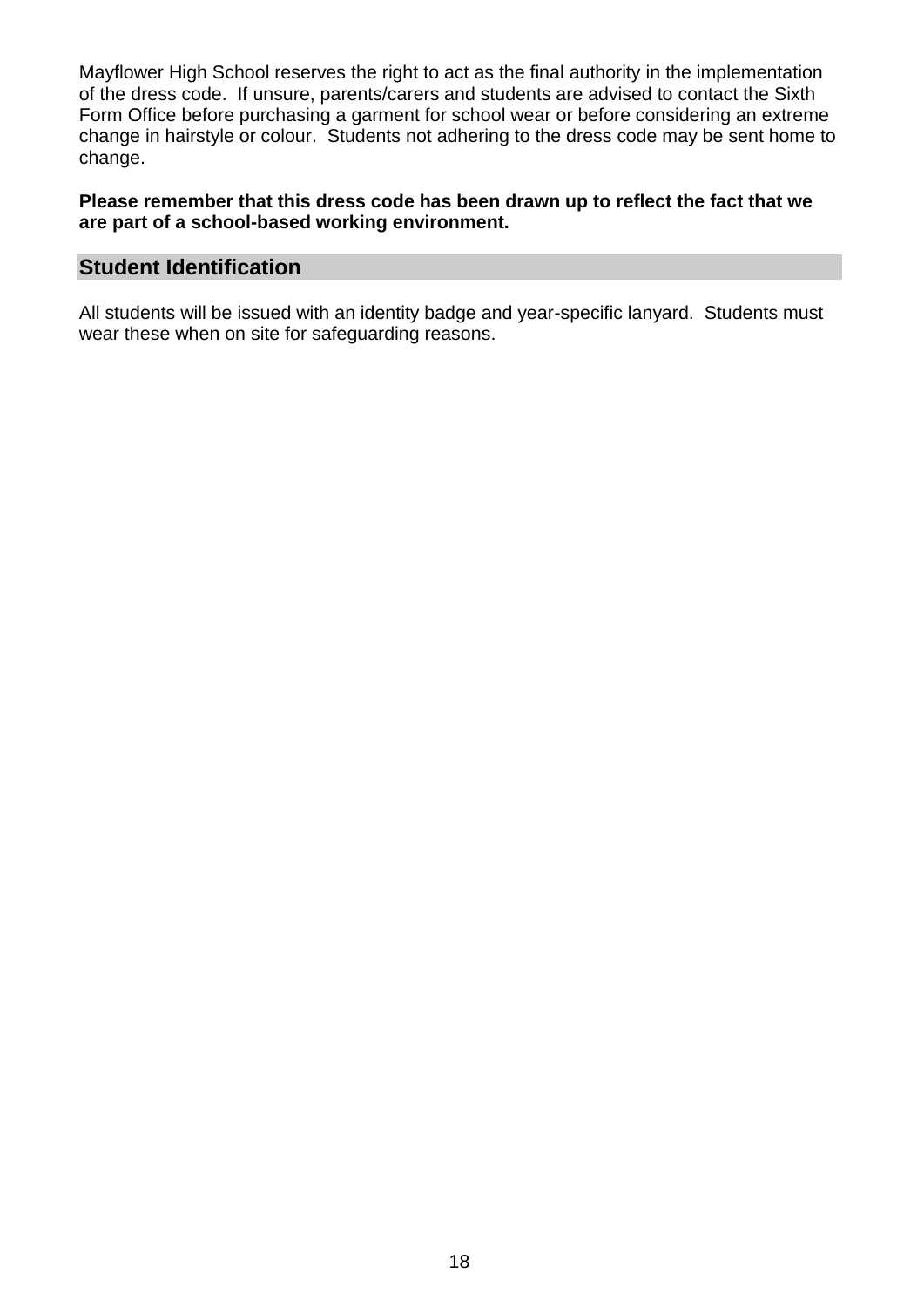### <span id="page-19-0"></span>**Year 13 A Level Centre Assessed Grade Outcomes 2021**

| No of Students in Sixth Form aged 16 - 19<br>(as at October 2021)                                | 365                 |
|--------------------------------------------------------------------------------------------------|---------------------|
| <b>Entered for A Level Examinations</b>                                                          | 143                 |
| A Level Results<br>Passes at Grade A* to A<br>Passes at Grade A* to B<br>Passes at Grade A* to E | 37%<br>64%<br>99%   |
| <b>BTEC Results</b><br>Passes D <sup>*</sup> - P                                                 | 44 Students<br>100% |

#### **A Level Centre Assessed Grade Outcomes 2021**

| <b>Subject</b>                         |              | $A^*$          | A              | B              | C              | D              | E              | U              |
|----------------------------------------|--------------|----------------|----------------|----------------|----------------|----------------|----------------|----------------|
|                                        | Total        | 1              | 1              | 4              | 1              |                |                |                |
| Art & Design                           | Female       | 1              | 1              | 3              | $\mathbf 1$    |                |                |                |
|                                        | Male         |                |                | 1              |                |                |                |                |
|                                        | Total        | $\overline{2}$ | 3              | 6              | 3              | 4              | $\overline{2}$ |                |
| <b>Biology</b>                         | Female       | $\overline{2}$ | $\overline{2}$ | $\overline{4}$ | $\overline{1}$ | $\overline{2}$ | $\overline{1}$ |                |
|                                        | Male         |                | $\overline{1}$ | $\overline{2}$ | $\overline{2}$ | $\overline{2}$ | 1              |                |
|                                        | Total        | 3              | 12             | 11             | 8              | $\overline{7}$ | 1              |                |
| <b>Business</b>                        | Female       | $\overline{2}$ | 4              | $\overline{2}$ | $\overline{2}$ | 4              |                |                |
|                                        | Male         | 1              | 8              | 9              | 6              | 3              | 1              |                |
|                                        | Total        | $\mathbf{1}$   | 3              | $\overline{7}$ | $\overline{2}$ | $\overline{1}$ | $\overline{2}$ |                |
| Chemistry                              | Female       |                |                | 6              | 1              |                |                |                |
|                                        | Male         | $\overline{1}$ | 3              | $\overline{1}$ | $\overline{1}$ | $\overline{1}$ | $\overline{2}$ |                |
|                                        | Total        | 1              | 1              | 1              | $\overline{2}$ | 1              |                |                |
| <b>Computer Science</b>                | Female       |                |                |                | 1              |                |                |                |
|                                        | Male         | 1              | $\mathbf 1$    | $\overline{1}$ | 1              | 1              |                |                |
|                                        | Total        | 3              | 9              | 17             | 19             | 3              | $\overline{1}$ |                |
| Economics                              | Female       |                | $\overline{2}$ | $\overline{2}$ | 3              | 1              | 1              |                |
|                                        | Male         | 3              | $\overline{7}$ | 15             | 16             | $\overline{2}$ |                |                |
|                                        | Total        | 3              | 10             | 3              |                |                |                |                |
| English Language                       | Female       | 3              | $\overline{7}$ | $\overline{2}$ |                |                |                |                |
|                                        | Male         |                | 3              | $\mathbf{1}$   |                |                |                |                |
| <b>English Literature</b>              | <b>Total</b> | $\overline{2}$ | $\overline{4}$ | 3              | $\overline{2}$ | $\mathbf{1}$   |                | $\mathbf{1}$   |
|                                        | Female       | $\overline{2}$ | 3              | $\overline{2}$ | 1              |                |                |                |
|                                        | Male         |                | $\overline{1}$ | $\overline{1}$ | $\overline{1}$ | 1              |                | $\overline{1}$ |
|                                        | Total        | $\mathbf 1$    | $\overline{2}$ | 4              | 3              | $\overline{2}$ |                |                |
| L3 Diploma<br><b>Financial Studies</b> | Female       |                | 1              | $\overline{2}$ | 1              | 1              |                |                |
|                                        | Male         | 1              | 1              | $\overline{2}$ | $\overline{2}$ | 1              |                |                |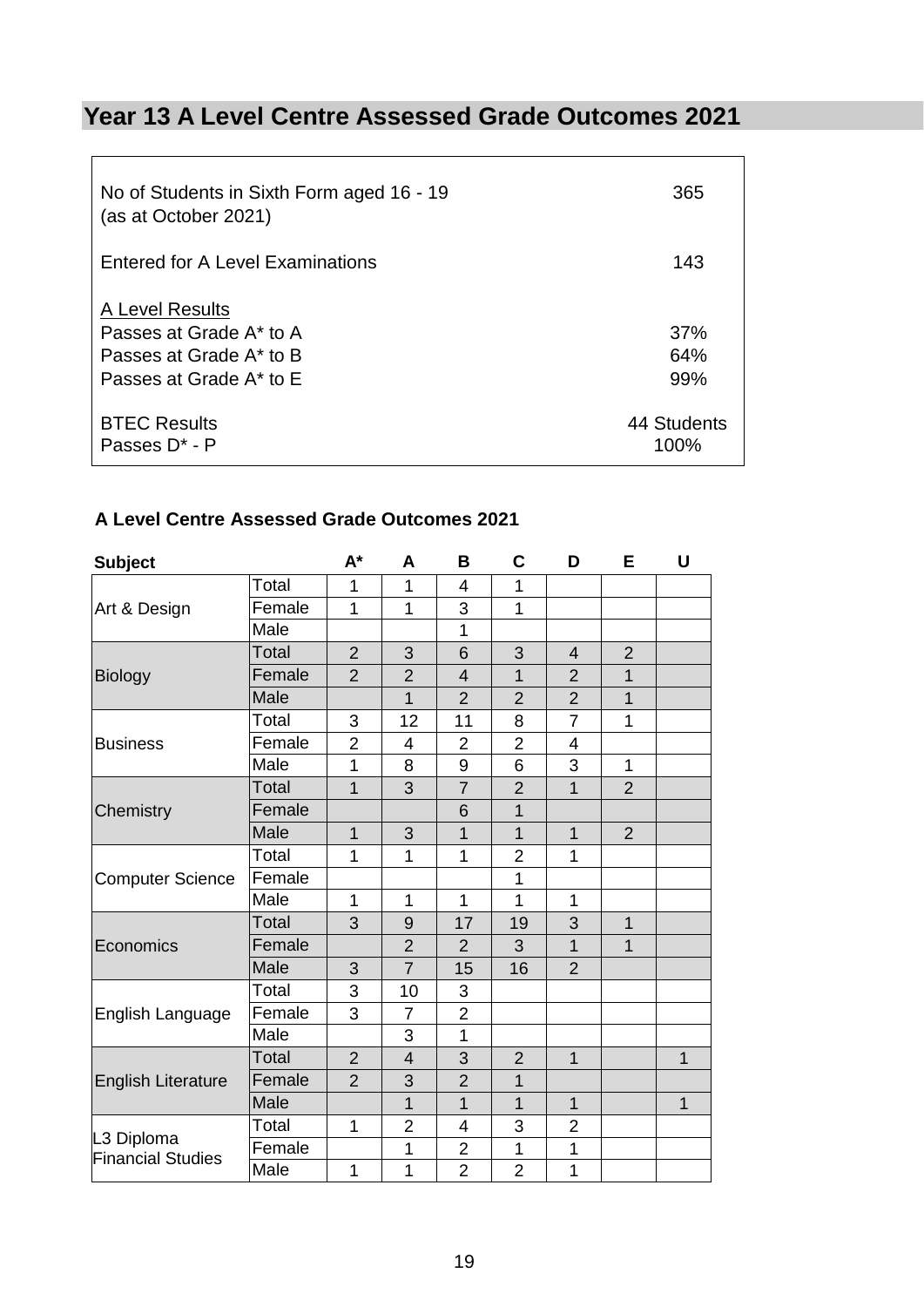| <b>Subject</b>            |              | $A^*$          | A                       | B              | C                       | D              | Е              | U            |
|---------------------------|--------------|----------------|-------------------------|----------------|-------------------------|----------------|----------------|--------------|
|                           | Total        | 1              | 3                       |                | 1                       |                |                |              |
| French                    | Female       |                | 3                       |                |                         |                |                |              |
|                           | Male         | 1              |                         |                | 1                       |                |                |              |
|                           | Total        | $\overline{2}$ | $\overline{2}$          | $\overline{2}$ | 5                       | $\mathbf 1$    |                | $\mathbf{1}$ |
| Geography                 | Female       | $\mathbf 1$    |                         | 1              |                         |                |                |              |
|                           | Male         | $\mathbf 1$    | $\overline{2}$          | $\overline{1}$ | 5                       | $\mathbf{1}$   |                | $\mathbf 1$  |
|                           | Total        | 7              | 9                       | 11             | 6                       | 2              | 1              |              |
| History                   | Female       | 5              | $\overline{7}$          | $\overline{2}$ | 3                       | 1              |                |              |
|                           | Male         | $\overline{2}$ | $\overline{2}$          | 9              | 3                       | 1              | 1              |              |
|                           | Total        | 3              | $\overline{7}$          | 11             | 8                       | $\overline{2}$ | $\overline{2}$ |              |
| Law                       | Female       | $\overline{2}$ | 3                       | 6              | 5                       | $\mathbf 1$    |                |              |
|                           | Male         | $\mathbf{1}$   | $\overline{\mathbf{4}}$ | 5              | 3                       | $\mathbf 1$    | $\overline{2}$ |              |
|                           | Total        | 7              | 4                       | 4              | 4                       | 3              | $\overline{2}$ | 1            |
| <b>Mathematics</b>        | Female       | 1              |                         |                | 1                       |                | 1              |              |
|                           | Male         | 6              | 4                       | 4              | 3                       | 3              | 1              | $\mathbf 1$  |
|                           | Total        | 1              | 3                       | $\mathfrak{B}$ | $\mathbf 1$             | $\mathbf 1$    |                |              |
| <b>Physical Education</b> | Female       | $\mathbf{1}$   | $\overline{2}$          | $\mathbf{1}$   |                         |                |                |              |
|                           | Male         |                | $\overline{1}$          | $\overline{2}$ | $\overline{1}$          | $\mathbf{1}$   |                |              |
|                           | Total        | 1              | 3                       | 7              | 5                       | 1              | 1              |              |
| Physics                   | Female       |                |                         | $\overline{2}$ | $\overline{2}$          |                | 1              |              |
|                           | Male         | 1              | 3                       | 5              | $\mathsf 3$             | 1              |                |              |
|                           | Total        | $\mathbf{1}$   | 4                       | $\overline{4}$ | $\overline{2}$          |                |                |              |
| <b>Politics</b>           | Female       |                | $\mathbf{1}$            | $\overline{2}$ | $\overline{2}$          |                |                |              |
|                           | Male         | $\mathbf{1}$   | 3                       | $\overline{2}$ |                         |                |                |              |
|                           | Total        |                | 1                       |                | 2                       | 1              | $\overline{2}$ |              |
| <b>Product Design</b>     | Female       |                | $\mathbf 1$             |                | 1                       |                |                |              |
|                           | Male         |                |                         |                | 1                       | 1              | $\overline{2}$ |              |
|                           | <b>Total</b> | 5              | $\overline{7}$          | 10             | 9                       | 2              | $\mathbf{1}$   |              |
| Psychology                | Female       | 5              | 5                       | 6              | 5                       | $\overline{2}$ |                |              |
|                           | Male         |                | $\overline{2}$          | $\overline{4}$ | $\overline{\mathbf{4}}$ |                | $\mathbf{1}$   |              |
|                           | Total        |                | $\overline{2}$          | $\overline{2}$ | 1                       |                |                |              |
| <b>Religious Studies</b>  | Female       |                | $\overline{2}$          | 1              |                         |                |                |              |
|                           | Male         |                |                         | 1              | 1                       |                |                |              |
|                           | Total        | $\overline{2}$ | 4                       | $\overline{1}$ | 6                       | 1              | $\mathbf{1}$   |              |
| Sociology                 | Female       | $\mathbf 1$    | 3                       | $\overline{1}$ | $\overline{\mathbf{4}}$ | $\overline{1}$ |                |              |
|                           | Male         | $\overline{1}$ | $\mathbf{1}$            |                | $\overline{2}$          |                | $\mathbf{1}$   |              |
|                           | Total        | 1              | 3                       | 1              | 1                       |                |                |              |
| Spanish                   | Female       | 1              | $\overline{2}$          |                |                         |                |                |              |
|                           | Male         |                | 1                       | 1              | $\mathbf{1}$            |                |                |              |

### **L3 Applied Diploma**

| <b>Subject</b> |              | A* |        |  |
|----------------|--------------|----|--------|--|
| Criminology    | <b>Total</b> |    | ◠<br>ν |  |
|                | Female       |    |        |  |
|                | Male         |    |        |  |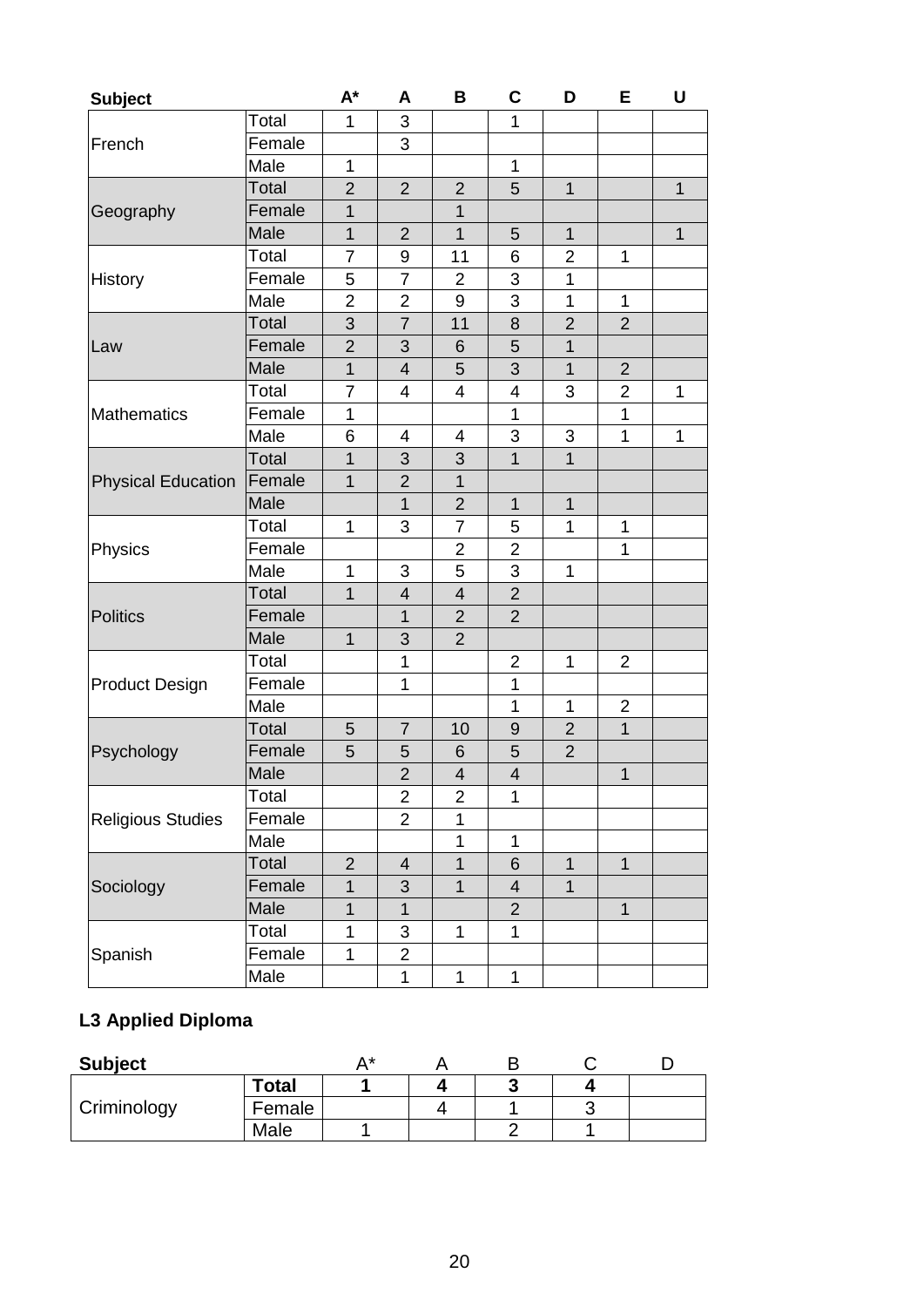## <span id="page-21-0"></span>**Year 13 Applied General Centre Assessed Grade Outcomes 2021**

|                 |              | Dist*/<br>Dist* | Dist*/<br><b>Dist</b> | Dist/<br><b>Dist</b> | Dist/<br>Merit | Merit/<br>Merit | Merit/<br>Pass | Pass/<br>Pass |  |
|-----------------|--------------|-----------------|-----------------------|----------------------|----------------|-----------------|----------------|---------------|--|
|                 | <b>Total</b> | о               |                       | າ<br>v.              |                | 2               |                |               |  |
| <b>Business</b> | Female       |                 |                       |                      |                |                 |                |               |  |
|                 | Male         |                 |                       | ◠<br>w               |                | ⌒<br>u          |                |               |  |

#### **BTEC L3 Diploma Centre Assessed Grades - 2021**

#### **BTEC L3 Extended Certificate Results - 2021**

|                        |              | Dist* | <b>Dist</b>    | Merit | Pass |  |
|------------------------|--------------|-------|----------------|-------|------|--|
| Health                 | <b>Total</b> |       |                |       |      |  |
| and                    | Female       |       |                |       |      |  |
| <b>Social Care</b>     | Male         |       |                |       |      |  |
| <b>Sport Studies</b>   | <b>Total</b> |       | 4              | 4     |      |  |
|                        | Female       |       | $\overline{2}$ |       |      |  |
|                        | Male         |       | $\overline{2}$ | 3     |      |  |
|                        | <b>Total</b> |       | $\mathbf 2$    |       |      |  |
| <b>Applied Science</b> | Female       |       | $\overline{2}$ |       |      |  |
|                        | Male         |       |                |       |      |  |

#### **L3 Camb Nat Ext Cert**

| <b>Subject</b> |              | Dist* | Dist | Merit | Pass |  |
|----------------|--------------|-------|------|-------|------|--|
|                | <b>Total</b> |       | نمه  |       |      |  |
|                | Female       |       |      | ┍     |      |  |
|                | Male         |       |      |       |      |  |

## <span id="page-21-1"></span>**Year 13 Destinations September 2021**

| <b>University</b>      | 63% |
|------------------------|-----|
| <b>Employment</b>      | 32% |
| <b>Apprenticeships</b> | 2%  |